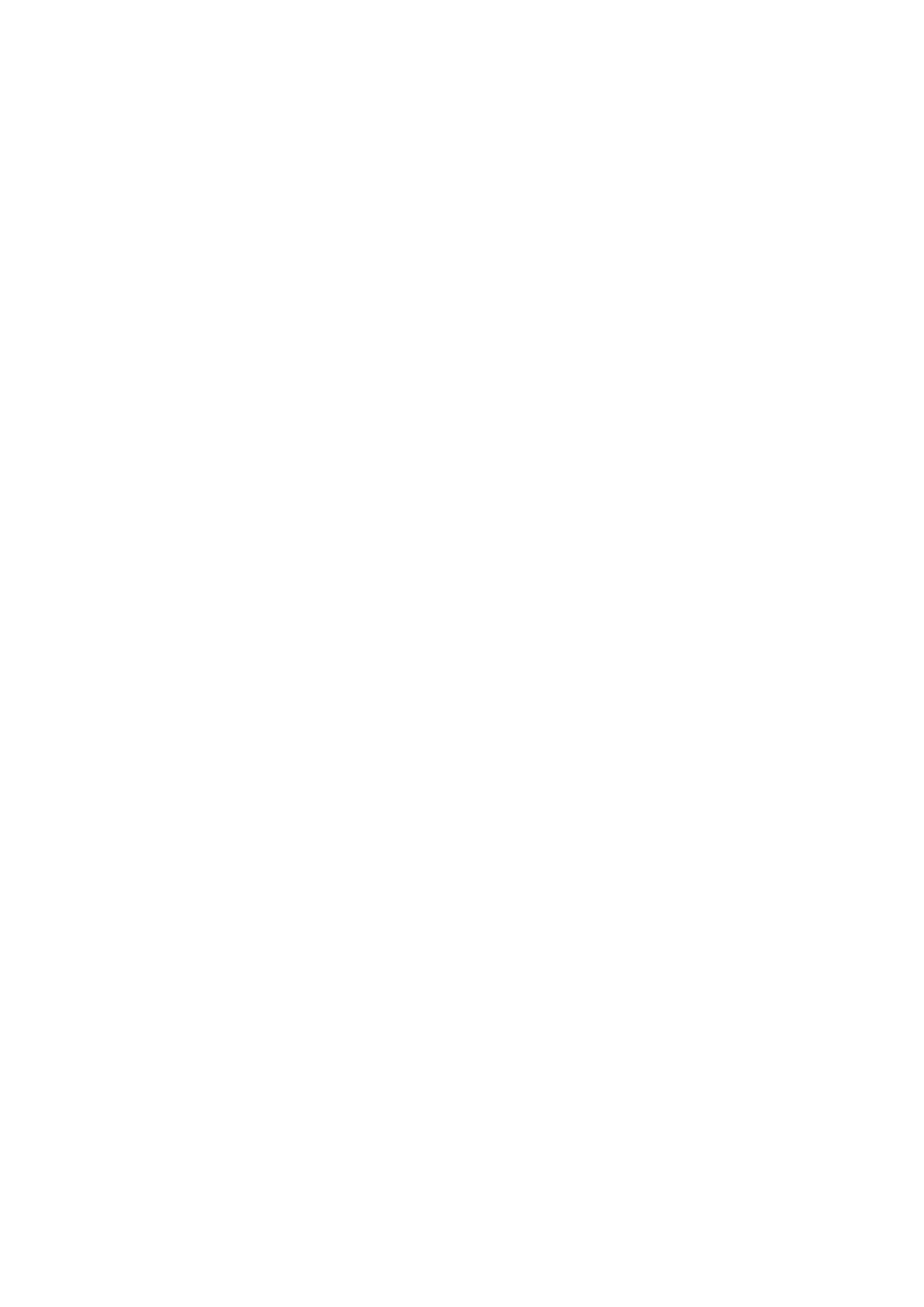# Beyond the Bifurcation of Nature: A Common World for Animals and the Environment

Edited by

Brianne Donaldson

# **CAMBRIDGE SCHOLARS**

PUBLISHING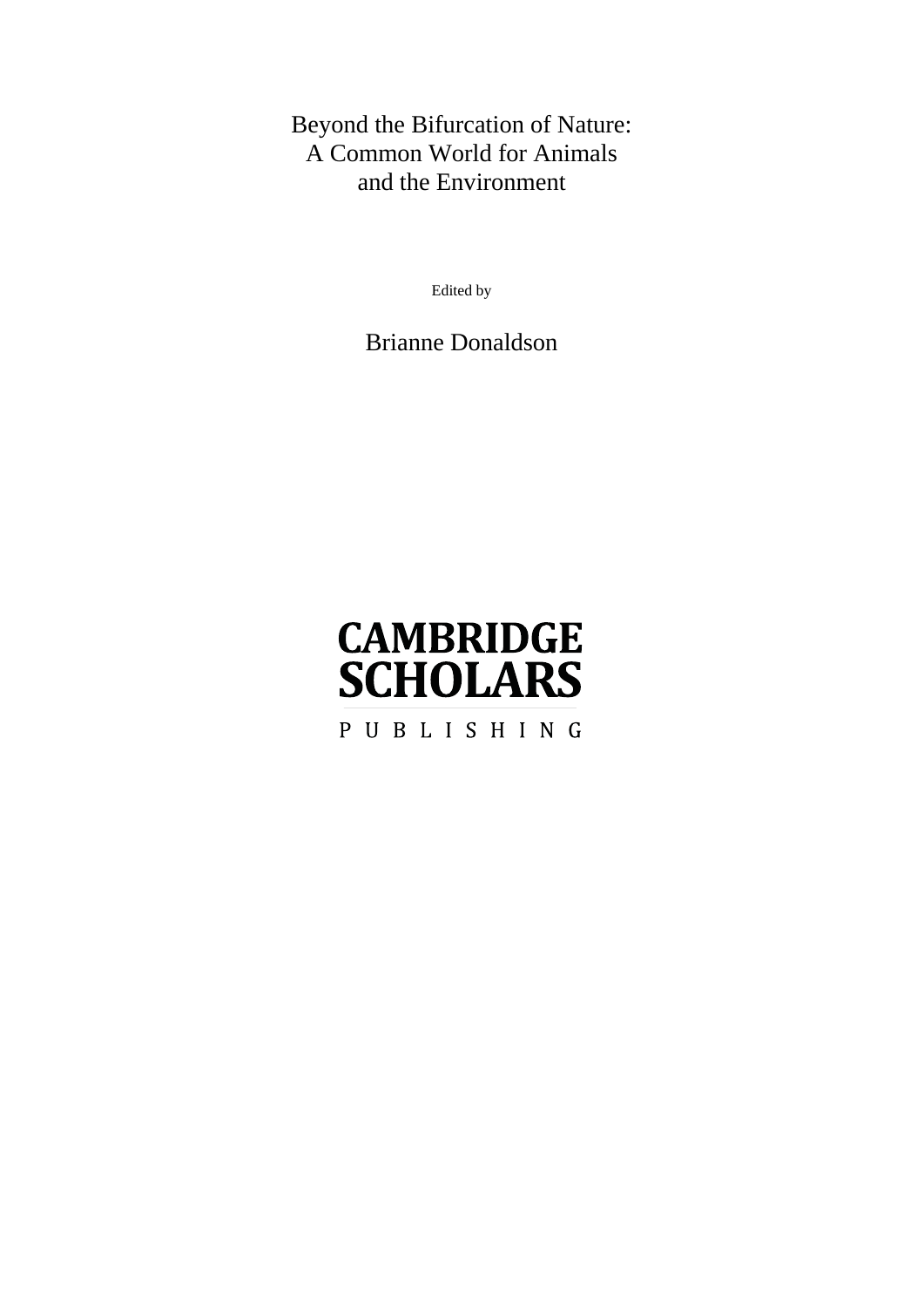Beyond the Bifurcation of Nature: A Common World for Animals and the Environment, Edited by Brianne Donaldson This book first published 2014

Cambridge Scholars Publishing

12 Back Chapman Street, Newcastle upon Tyne, NE6 2XX, UK

British Library Cataloguing in Publication Data A catalogue record for this book is available from the British Library

Copyright © 2014 by Brianne Donaldson and contributors

All rights for this book reserved. No part of this book may be reproduced, stored in a retrieval system, or transmitted, in any form or by any means, electronic, mechanical, photocopying, recording or otherwise, without the prior permission of the copyright owner.

ISBN (10): 1-4438-6018-2, ISBN (13): 978-1-4438-6018-5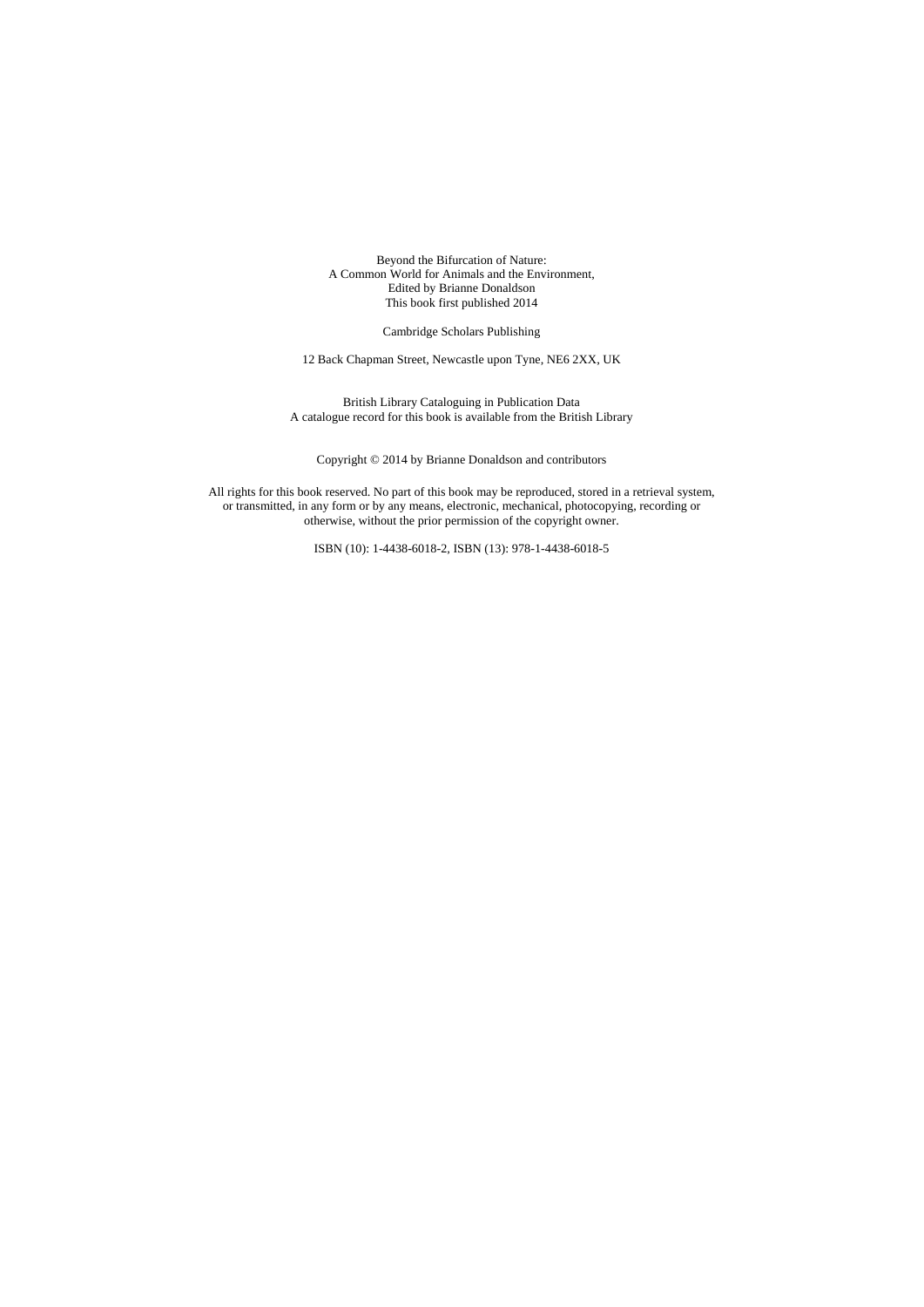# TABLE OF CONTENTS

| <b>Brianne Donaldson</b>                                                                                                            |
|-------------------------------------------------------------------------------------------------------------------------------------|
| <b>BIFURCATION I: METAPHYSICS AND MORALITY</b>                                                                                      |
| "From Nonhuman Animals to the Environment"<br>Daniel A. Dombrowski                                                                  |
| Despicable Hierarchies and Indefensible Limits: Deconstructing Species<br>in Whitehead's Philosophy of Organism<br>Rebekah Sinclair |
| Synthesis: Dombrowski and Sinclair<br><b>Clinton Combs</b>                                                                          |
| <b>BIFURCATION II: BEAUTY AND JUDGMENT</b>                                                                                          |
| Whitehead, Beauty, and Sustainability<br>Sandra B. Lubarsky                                                                         |
| Chinese Classical View of Plants and its Relevance<br>Meijun Fan                                                                    |
| Synthesis: Lubarsky and Fan<br><b>Brian Orser</b>                                                                                   |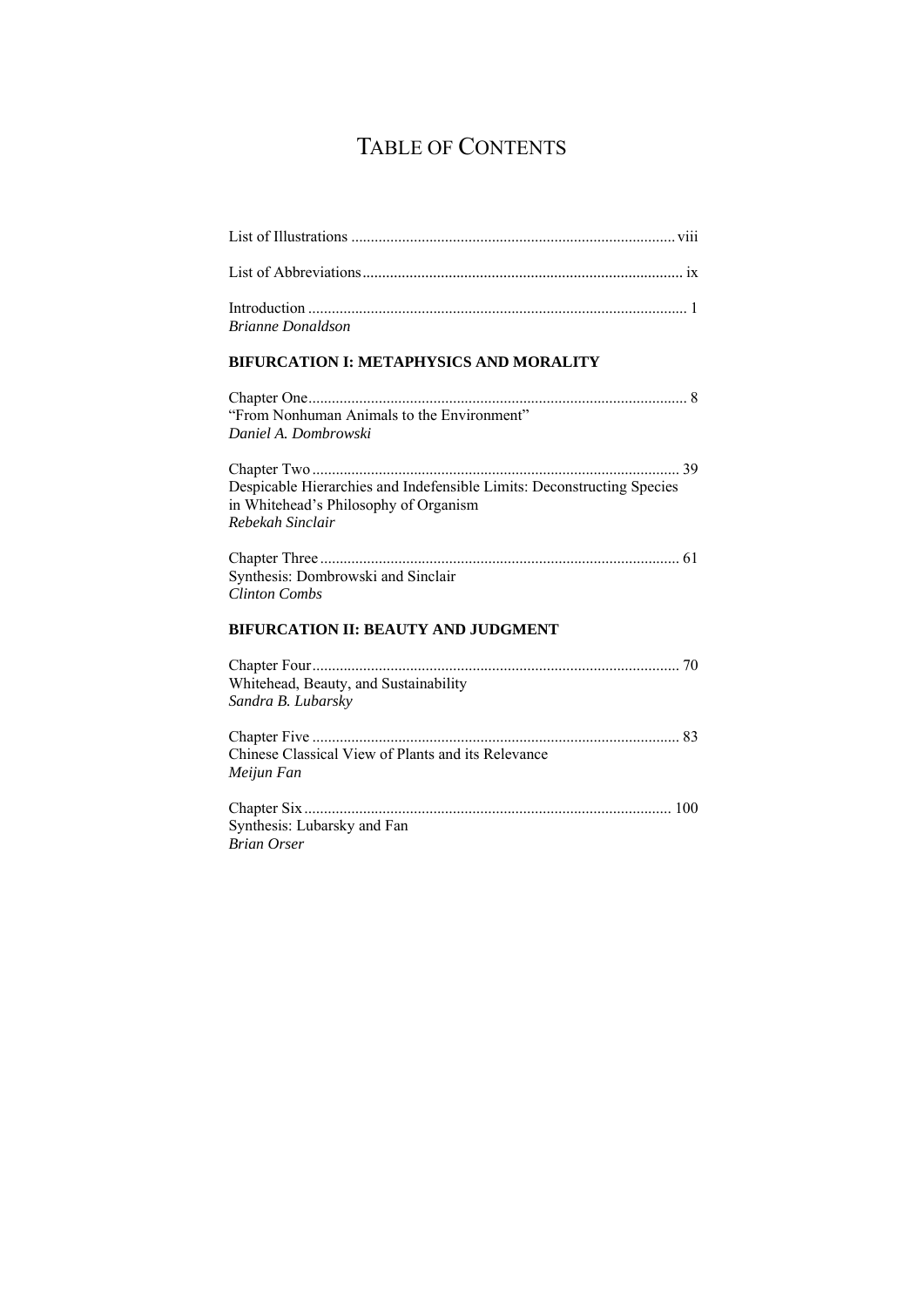### **BIFURCATION III: RESPONSIBILITY AND TRANSCENDENCE**

| Hierarchy without Anthroparchy<br><b>Brian G. Henning</b>                                                                                                 |  |
|-----------------------------------------------------------------------------------------------------------------------------------------------------------|--|
| Immortality and Omniscience: Conceptual Bridges to Reworlding<br>in Process and Jainism<br><b>Brianne Donaldson</b>                                       |  |
| Synthesis: Henning and Donaldson<br>Robert Overy-Brown                                                                                                    |  |
| <b>BIFURCATION IV: CONFLICT AND IMAGINATION</b>                                                                                                           |  |
| Value-Hierarchy without Oppression: Catalyzing Ideas<br>from Warren, Whitehead, and Derrida<br>Susan J. Armstrong                                         |  |
| Does Hartshorne's Environmental Ethic Allow Deontic Considerations:<br>A Response to Clare Palmer<br>George Shields                                       |  |
| Synthesis: Armstrong and Shields<br>Justin Heinzekehr                                                                                                     |  |
| <b>BIFURCATION V: UNITY AND DIVERGENCE</b>                                                                                                                |  |
| In Imago Naturae: The Ultimacy of Nature as a Closing of the Gaps<br>Donald A. Crosby                                                                     |  |
| Non-Duality, the Bifurcation of Nature, and the Question of Māyā:<br>The Integration of Jain, Vedantic, and Process Approaches to Deep<br>Jeffery D. Long |  |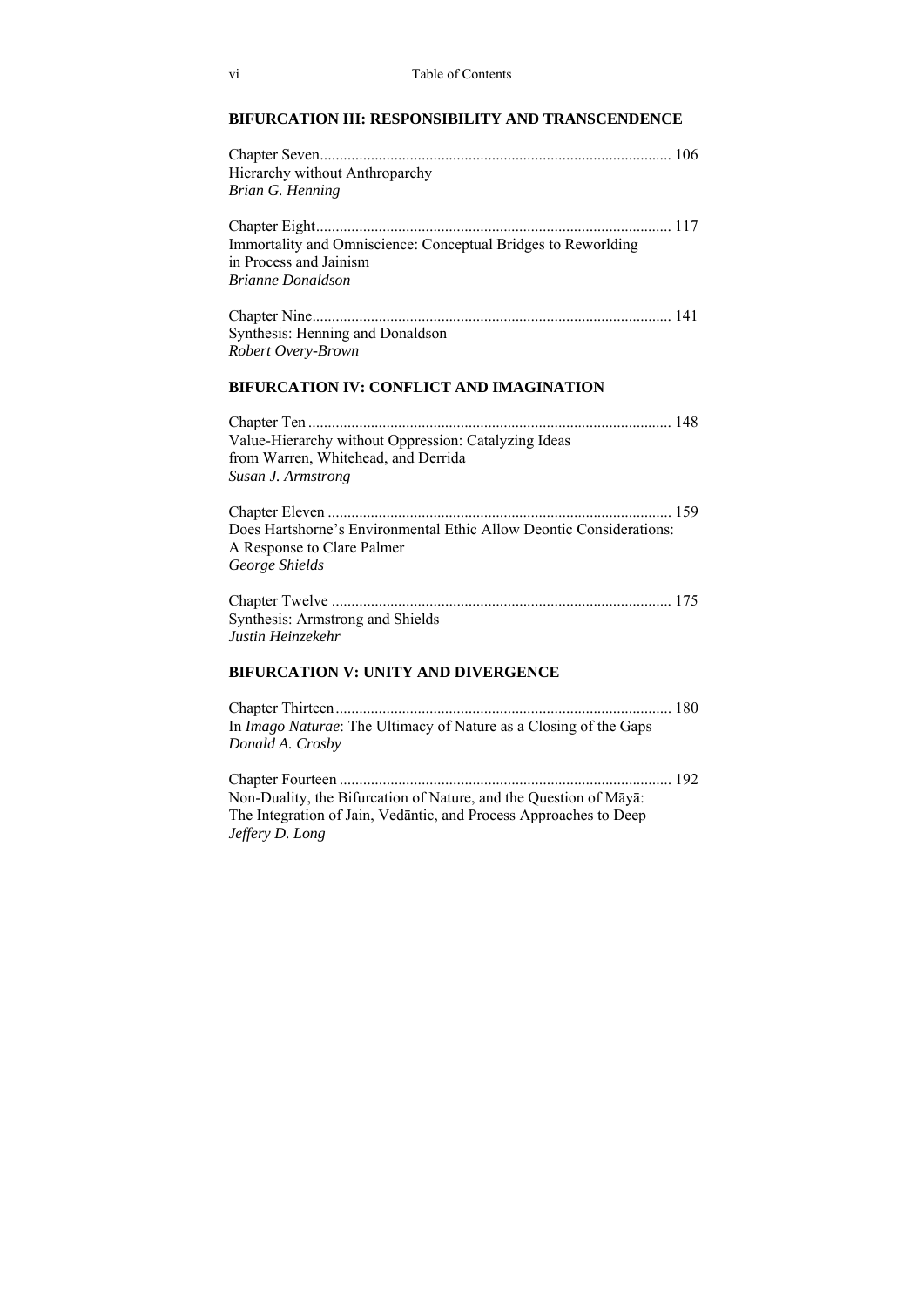| Beyond the Bifurcation of Nature                                                                             | vii |
|--------------------------------------------------------------------------------------------------------------|-----|
| Synthesis: Crosby and Long<br>Sheri Kling                                                                    |     |
| BIFURCATION VI: SOLUTION AND DISSOLUTION                                                                     |     |
| Caring for our Abstractions: Divining Speculative Thought<br>For a Non-Bifurcated Ecology<br>Luke B. Higgins |     |
| Paintings for Cows: Representations of the Real and the Possibility<br>of Forgetting<br>Adam Wolpa           |     |
| Synthesis: Higgins and Wolpa<br>Jon Ivan Gill                                                                |     |
|                                                                                                              |     |
|                                                                                                              |     |
|                                                                                                              |     |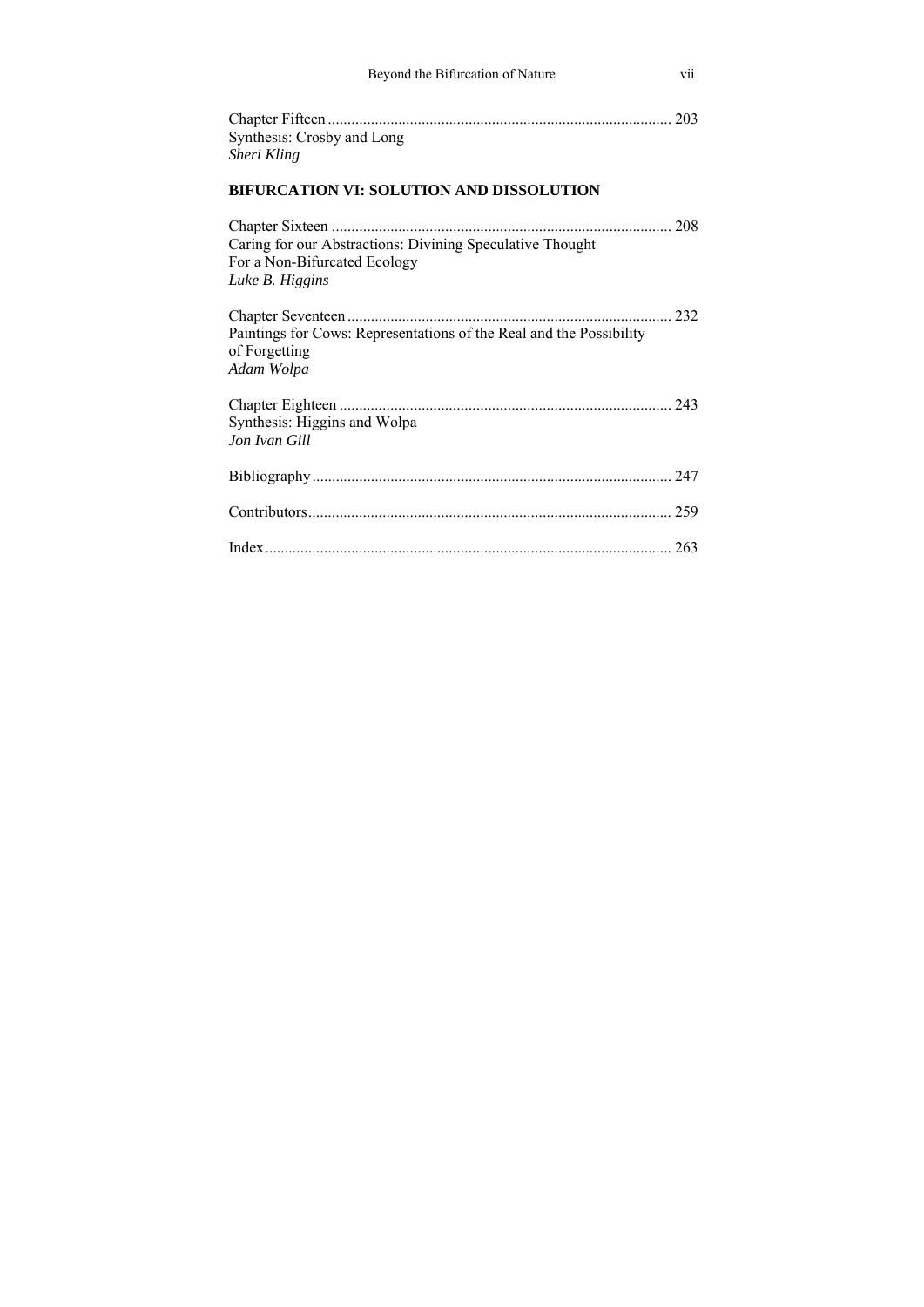# LIST OF ILLUSTRATIONS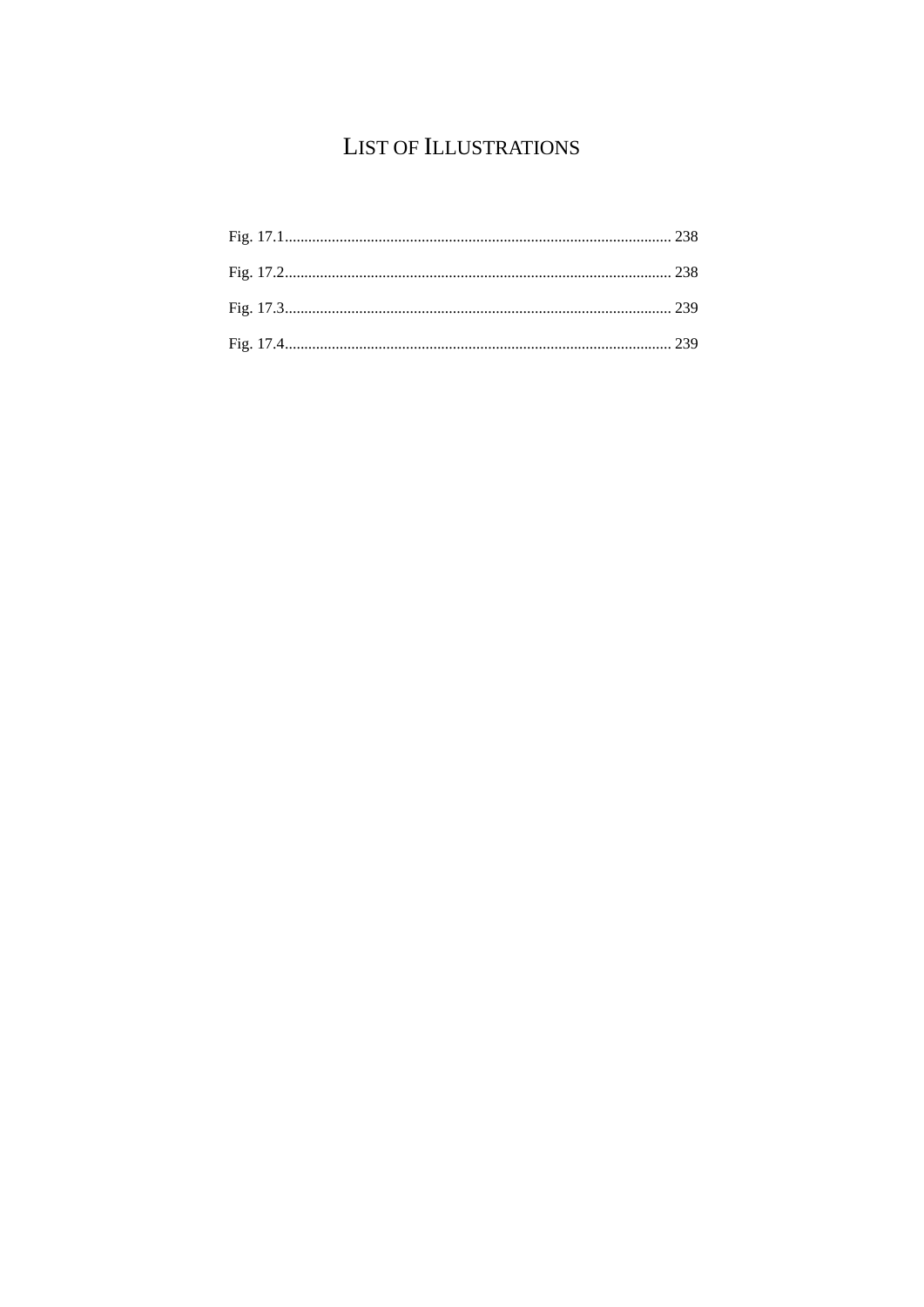### LIST OF ABBREVIATIONS

- AI: Whitehead, Alfred North. [1933] 1967. *Adventures of Ideas*. New York: The Free Press.
- CN: Whitehead, Alfred North. [1920] 1995. *The Concept of Nature*. Cambridge: Cambridge University Press.
- ESP: Whitehead, Alfred North. 1948. *Essays in Science and Philosophy.*  New York: Philosophical Library.
- FR: Whitehead, Alfred North. [1929] 1958. *The Function of Reason*. Boston: Beacon Press.
- MT: Whitehead, Alfred North. [1938] 1968. *Modes of Thought*. New York: The Free Press.
- PR: Whitehead, Alfred North. [1929] 1978. *Process and Reality: An Essay in Cosmology*. Corrected edition. Ed. David Ray Griffin and Donald W. Sherburne. New York: The Free Press.
- RM: Whitehead, Alfred North. [1926] 1996. *Religion in the Making*. New York: Meridian Books.
- S: Whitehead, Alfred North. [1927] 1985. *Symbolism: Its Meaning and Effect*. New York: Macmillan.
- SMW: Whitehead, Alfred North. [1925] 1967. *Science and the Modern World*. New York: The Free Press.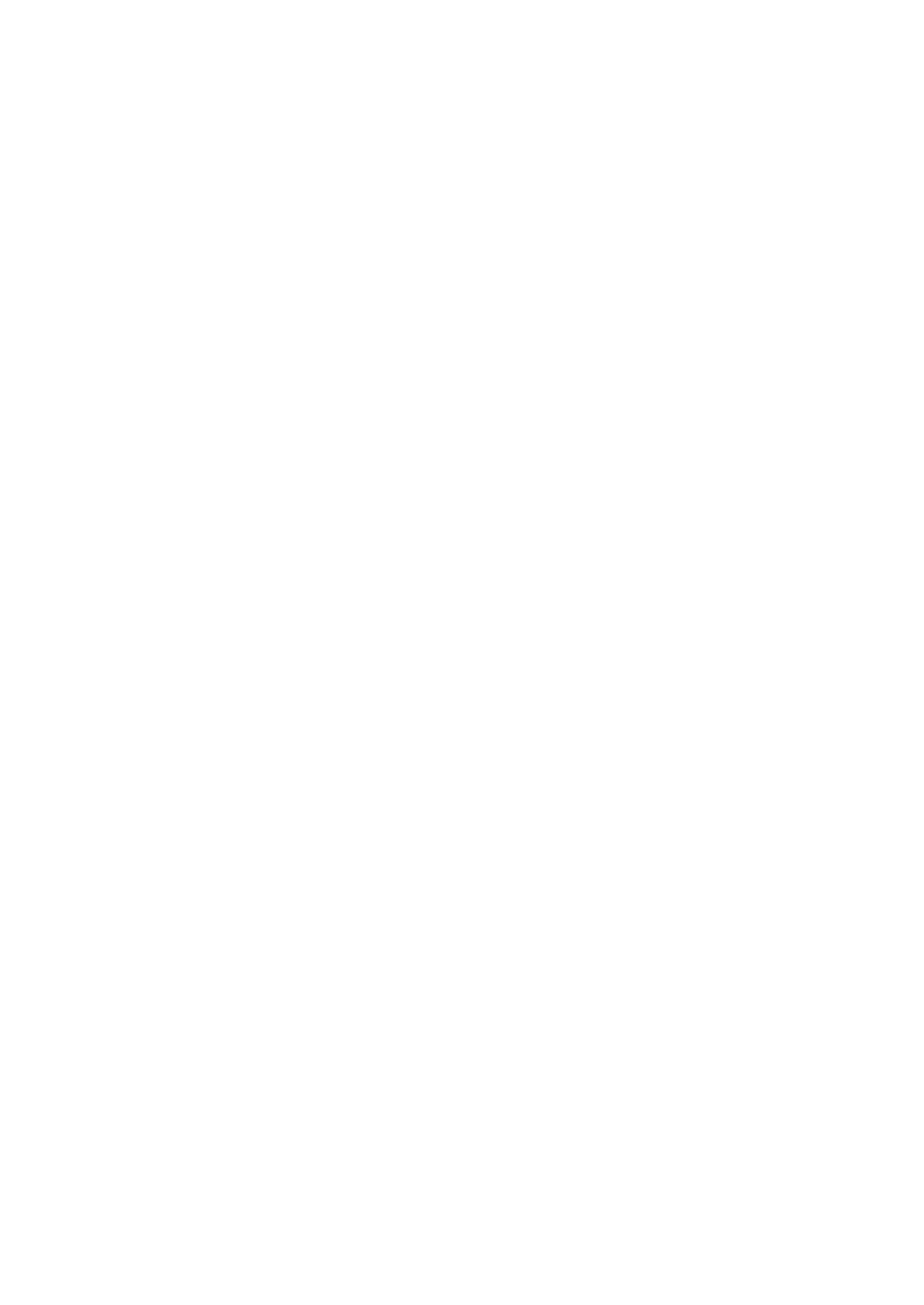### **INTRODUCTION**

### BRIANNE DONALDSON

Our minds are finite, and yet even in these circumstances of finitude we are surrounded by possibilities that are infinite.

> —Alfred North Whitehead (Price 1956, 134)

It is now widespread to find anthropocentrism—the view that human beings are the center of the natural world—criticized. In fact, systemic environmental destruction, as well as the contemporary use and abuse of animals, seems to require that it be criticized. But once anthropocentrism is critiqued—ontologically, theoretically, or as a cultural construction how do we continue to think and act among our planetary multiplicity?

 Alfred North Whitehead's process-relational philosophy describes the fundamental components of this multitude as "actual occasions." These creative and responsive processes—or events—were, for Whitehead, the "final real things of which the world is made up" (PR 23). Actual occasions are characterized by becoming rather than being, feeling rather than rational thought, creativity rather than determinism, and interrelation rather than atomistic individuality. In this way, Whitehead resisted the classical bifurcations that allowed the split of mind and matter, nature and culture, human and animal, animal and plant, bodies and ideas. He sought a common world in which to approach all things in existence.

Whitehead first developed his notion of bifurcation in his early philosophical text *The Concept of Nature* ([1920] 1995), and he carried it throughout his subsequent work addressing various oppositional splits such as perceiver/perceived, God/world, and actuality/potentiality, among many others. The authors in this volume identify many crucial bifurcations, drawing inspiration from Whitehead's work, but also pulling from other philosophical, cultural, and experiential sources. The volume itself represents an attempt to overcome a number of detrimental bifurcations. Primarily, the essays examine the violent ruptures separating humans, animals, plants, and environment. Yet, the investigation is anything but a detached academic analysis. In meaningful ways, each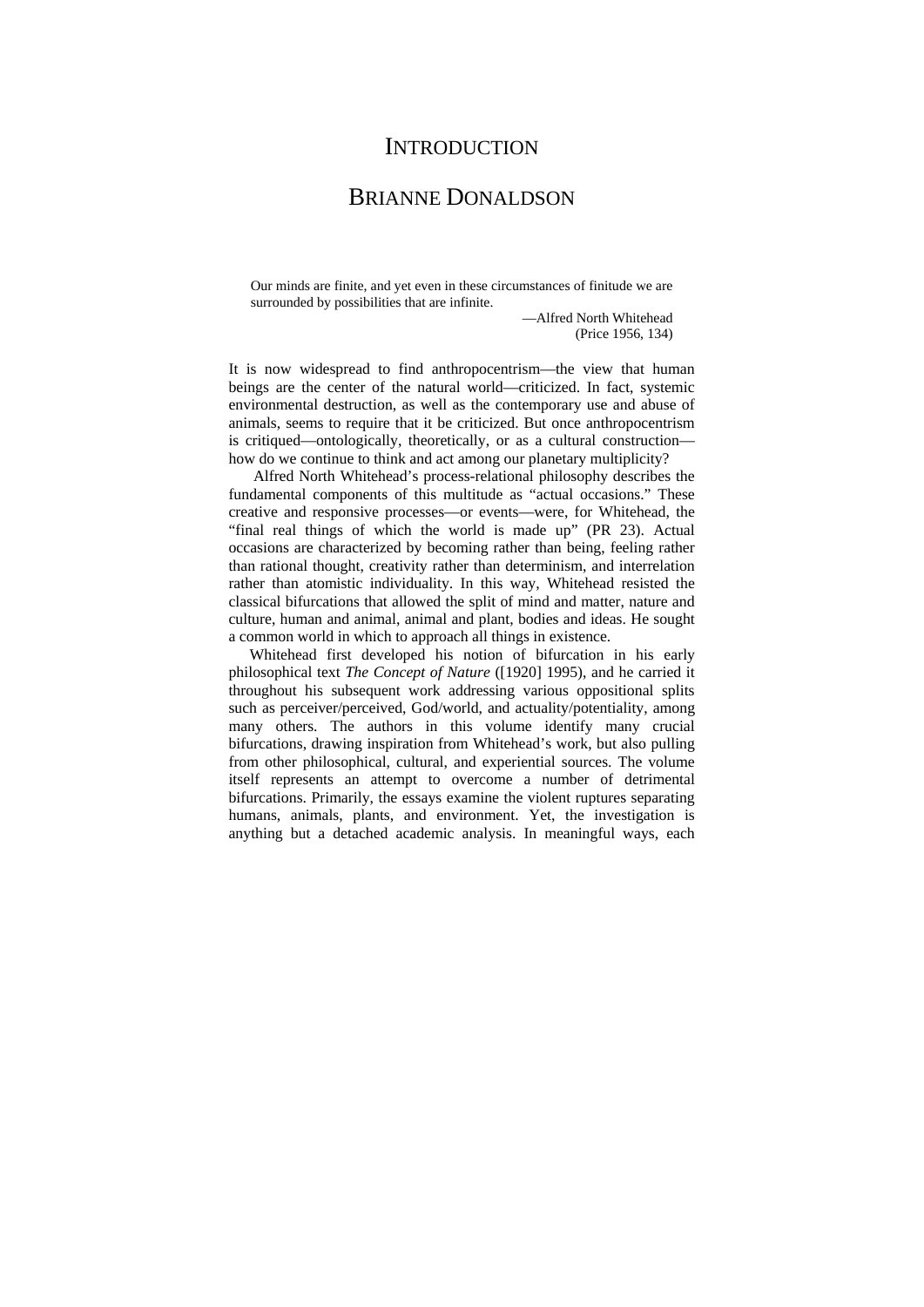#### 2 Introduction

author is deeply invested in mending the bifurcation between theory and practice, and between academic reflection and action in the world. These essays are not only meant to help us think differently about our creaturely entanglements, but also to provoke imaginative re/forms of personal and political action, fresh arrangements of contrast and beauty, and more risky experiments in ethical responsiveness.

Additionally, the authors here engage with many traditions and disciplines. Several authors resist any clean bifurcation of science and religion as well as the split between secular philosophy and religious insight, moving beyond straw-man arguments of reason versus faith to offer deeply empirical engagements with religious naturalism, non-theistic frameworks of relationality, immanent concepts of transcendence, as well as shamanistic, ecofeminist, and ecotheological practices of embodied exposure and co-creativity with animals, plants, and habitats.

Further, authors dissolve the bifurcation of the rational west from the mystic east through critical engagement with several Indic traditions, especially Jainism and Advaita Vedānta, in addition to the Chinese worldviews of Daoism and Confucianism. Finally, the breach between philosophical structure and experiential art is held together by several authors who examine the role of art and aesthetics in shaping past and current attitudes towards "nature," while articulating the potential of visual art, performing art, art theory, architecture, and poetics for informing radically alternate futures.

This volume resists one additional bifurcation: the gap between teachers and students. Each essay in this collection is paired with another, and a graduate student and/or scholar-activist offers a short synthesis of the two essays, highlighting themes, productive dissonances, and adding their own evaluative twist to the pairing. Beyond their astute analyses, these respondents also contributed the titles for each of the six parts of this volume, which aids in grouping the essay pairings and synthesis-responses into six bifurcations: (1) metaphysics and morality, (2) beauty and judgment, (3) responsibility and transcendence, (4) conflict and imagination, (5) unity and divergence, and (6) solution and dissolution. The order of these six parts is flexible and I hope readers will roam freely among them. The synthesis-responses provide tempting and informative snapshots of the longer essays. Those who are new to Whitehead's process worldview may want to start at the end where Luke Higgins offers one of the clearest introductions to process thought—and its context in the history of western science, religion, and philosophy—that I have encountered and which may prove useful for reading the other essays.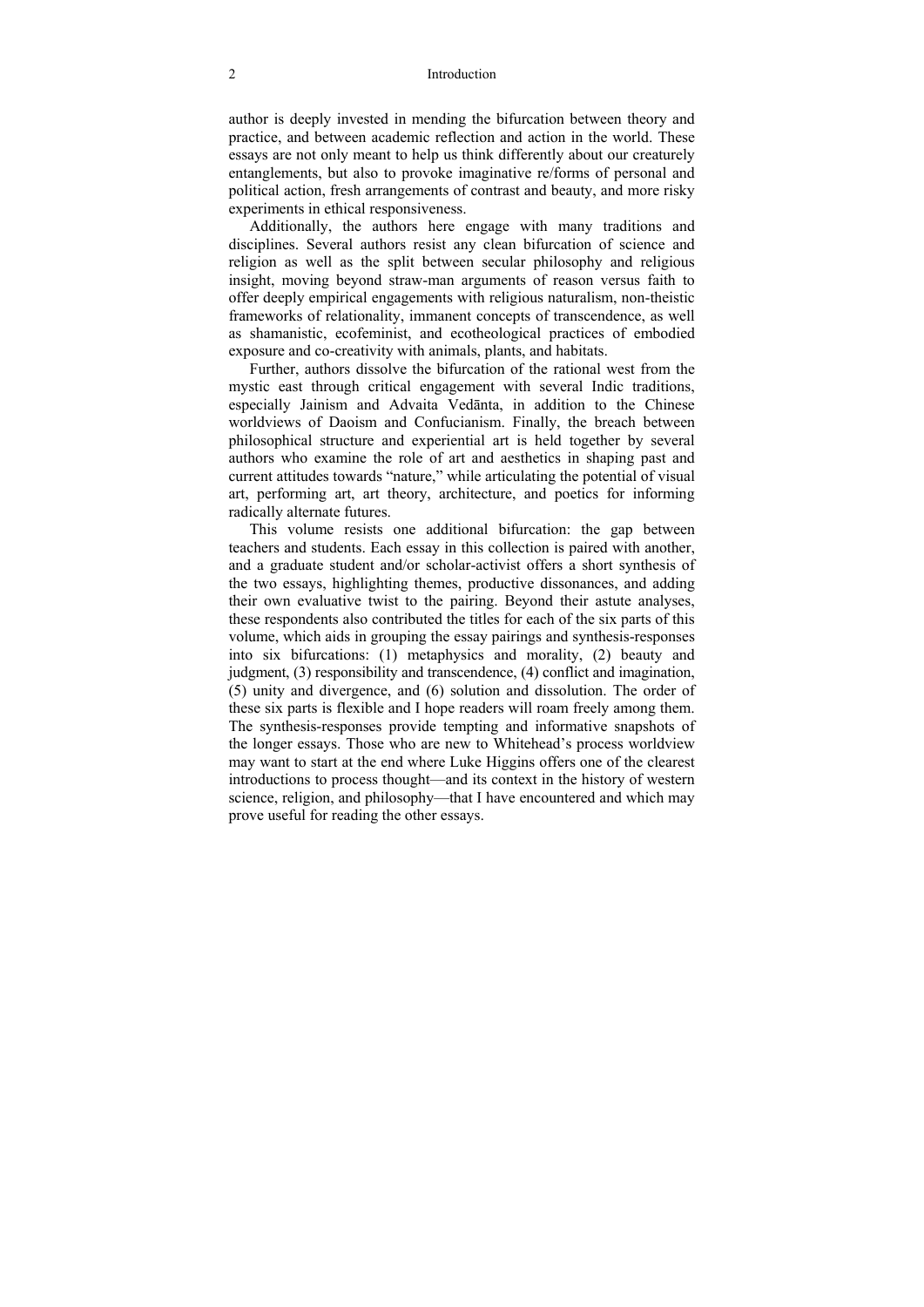In Part I: Metaphysics and Morality, Daniel Dombrowski and Rebekah Sinclair examine the role of hierarchy from very different perspectives. Dombrowski provides a reverse approach to environmental ethics that takes the moral patiency status of nonhuman animals and organisms as its starting point. He articulates a Whiteheadian-inspired pragmatic hierarchywith-continuity that demands greater reflection and consistency in order to negate socially-conditioned forms of gratuitous violence. Rebekah Sinclair rejects all stabilized hierarchies, drawing upon poststructural interlocutors such as Judith Butler, Jacques Derrida, and Gayatri Spivak who inform her reading and critique of Whitehead, enabling her to articulate the need for multiple changing hierarchies that do not depend on the categories of species distinctions. Clinton Combs zeroes in on each author's different definition of "individual" and "species," suggesting points for clarification, and helpfully brings in Lynn Margulis's topsy-turvy account of bacterial evolution to further problematize taxonomical hierarchies.

In Part II: Beauty and Judgment, Sandra Lubarsky and Meijun Fan explore the role of beauty as an ethical perspective rooted in deep attentiveness to the inviolable creativity of ecological individuals and environmental systems. Lubarsky examines Whitehead's claim that the universe aims at the production of beauty, alongside Leopold's conservation ethic. From there, she quickly dispenses with sustainability paradigms that aim merely to "sustain" first-world standards or to sustain the split between scientific fact and aesthetic value, by crafting a vision of sustainability that pursues well-being in the forms of vitality, freedom, and intensity for wider communities of life. Fan offers a comprehensive analysis of the classical Chinese view of plants and its relevance for cultivating ecologically sensitive societies. Fan's explanation of key Chinese terms and texts enlivens an alternative cultural perspective regarding the intrinsic value and beauty of all entities who pursue their own aims and ends. Brian Orser neatly distills several distinct perspectives on beauty within each author's work, and focuses on two particular forms, namely "beauty-ugly," meaning the fluctuations of aversion/attraction based on subjective assessment, and "beauty-as-wholeness," meaning a tranquil appreciation of beauty as an entity's development in relation to its own path and potential.

In Part III: Responsibility and Transcendence, Brian Henning and Brianne Donaldson differently attempt to undermine frameworks of domination and violence. Henning contrasts the prescriptive hierarchy of Aristotle's "great chain of being" with the more nuanced descriptive hierarchies of Whitehead and ecofeminist author Karen J. Warren in order to defend crucial differences of degree among life forms while also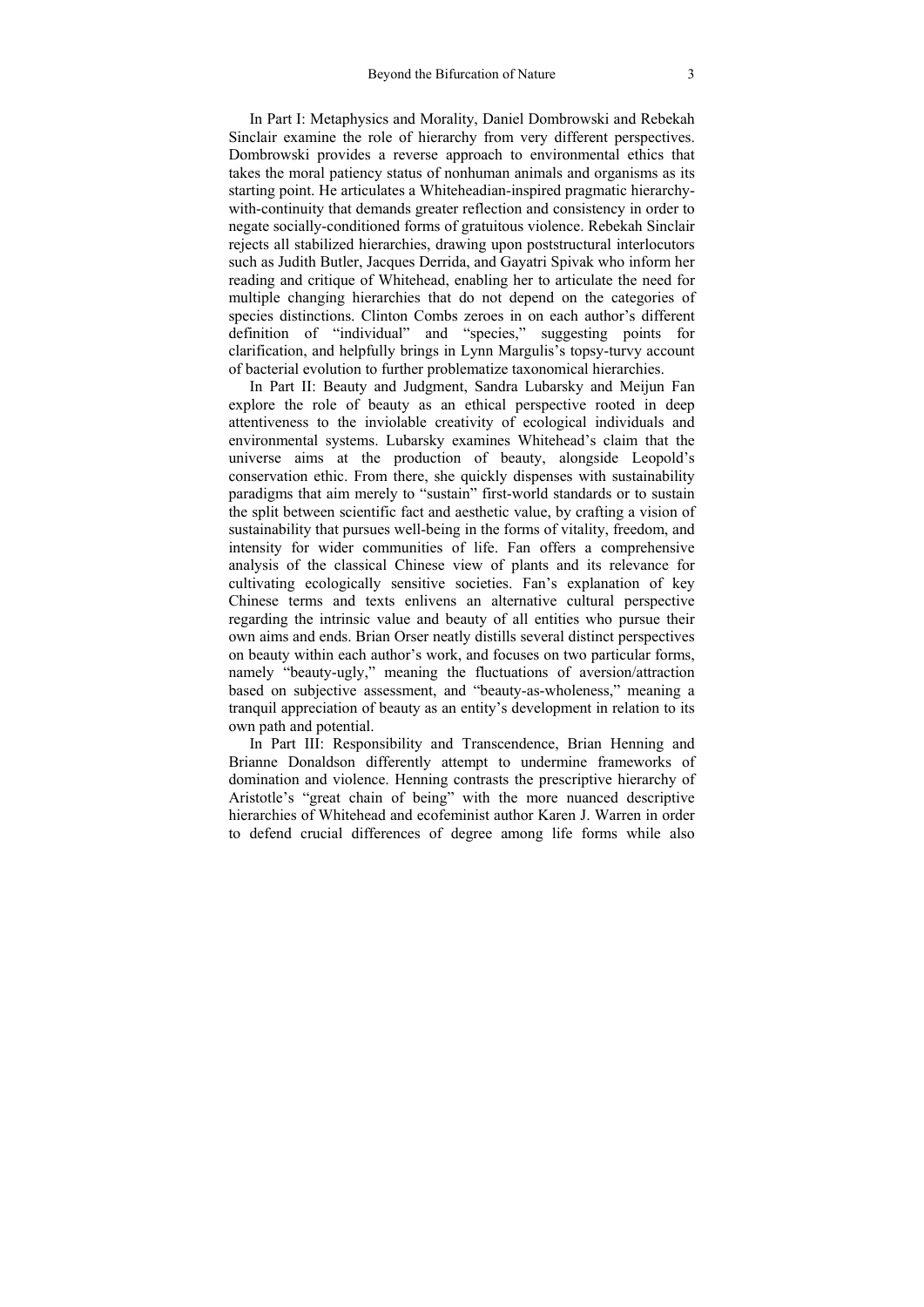#### 4 Introduction

undermining any normative logic of domination. Donaldson shows how both the process worldview and the Indic tradition of Jainism posit ultimate perspectives such as immortality and omniscience respectively that function as immanent lures to be integrated within each entity's selfdevelopment toward wider modes of co-feeling, while minimizing obstructive violence and loss. Rob Overy-Brown highlights overlapping themes of welcome and responsibility in both authors' work, and brings in Emmanuel Levinas and Slavoj Žižek to propose a mediating "Third" that may be necessary to arbitrate between conflicting interests when ideals of responsibility fail.

In Part IV: Conflict and Imagination, Susan Armstrong and George Shields identify specific weaknesses in dominant ethical theories by positing more comprehensive commitments to the natural world. Like Henning, Armstrong leans on Whitehead and Warren to explore the value in certain hierarchical approaches, and she puts these authors into conversation with Jacques Derrida's deconstruction of species in order to affirm "species-neutral ethical judgments." Shields engages the work of environmental philosopher Clare Palmer alongside process theologian Charles Hartshorne to excavate process resources that extend inviolable rights-of-existence to the "nonhuman" community. Justin Heinzekehr concisely pinpoints each author's revolt against ethical irrelevance, while simultaneously asserting a strong case for relational value that must push beyond the adjudication of conflicting interests to imagine scenarios that transcend conflict.

In Part V: Unity and Divergence, Donald Crosby and Jeffery Long examine fundamental principles of creativity and multiplicity that support radical nonviolence within the planetary community. Crosby relies upon Whitehead's "creativity" as well as the Daoist concept of *ch'i* to articulate an empirically-grounded, non-theistic "Religion of Nature" that places humans squarely in their earth home without recourse to oppositional bifurcations that isolate our experience or action from Nature. Long focuses on crucial differences between Cartesian dualism and Indian dualisms. While the former has supported widescale degradation of the environment, the latter has supported extreme practices of nonharm toward creatures and plants, especially in the Jain tradition. Long utilizes the concept of *māyā* in Advaita Vedānta to investigate whether Jainism, too, has a dynamic unifying principle that undergirds its productive dualisms and commitment to nonviolence. Sheri Kling highlights the oppositional tensions that are essential to each author's relational worldview—such as individual/multiplicity, freedom from/freedom for, unity/distinction,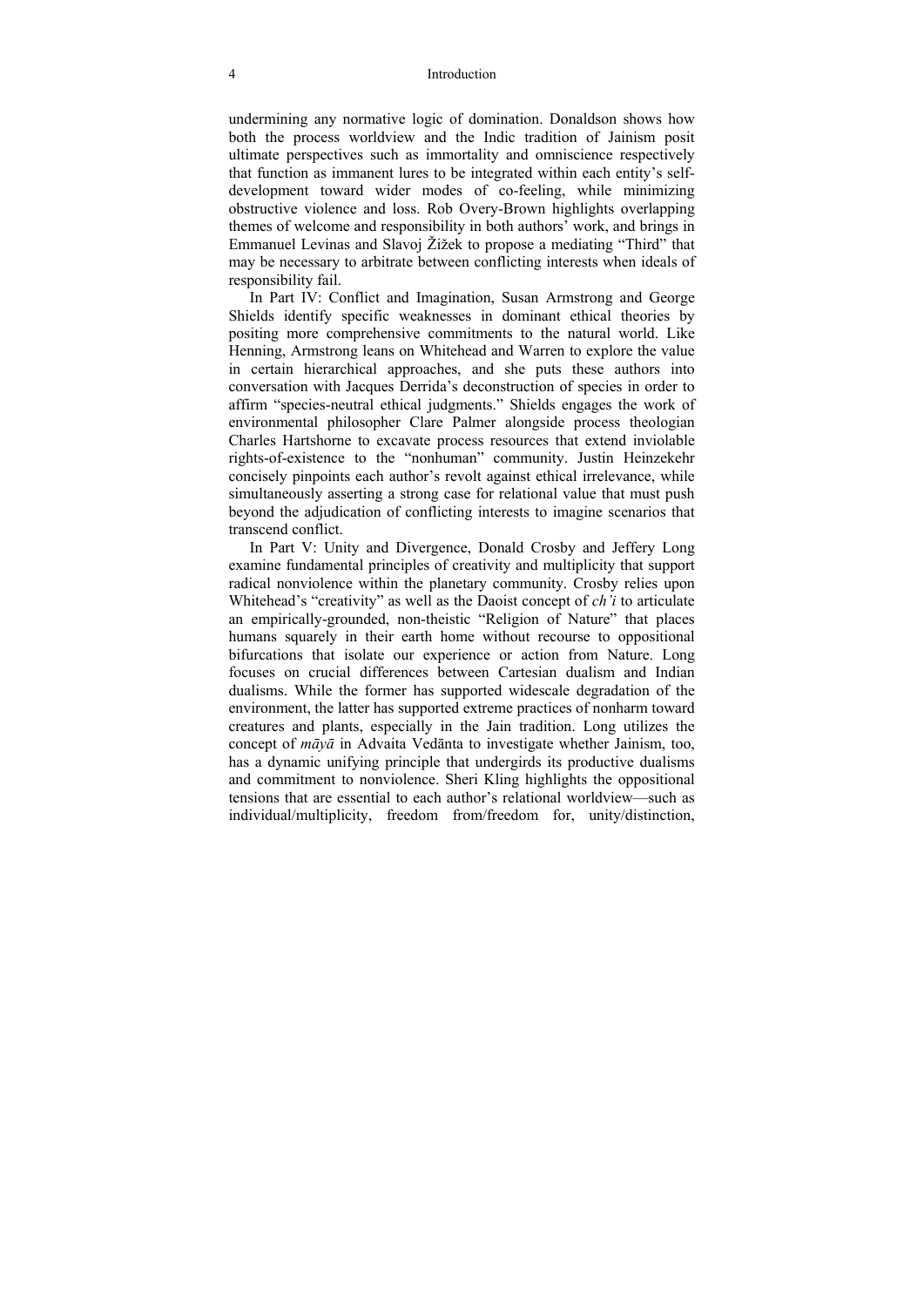matter/energy—suggesting transdisciplinary and transcultural conversation partners who also emphasize resonant paradox.

In Part VI: Solution and Dissolution, Luke Higgins and Adam Wolpa press beyond paradigms of modernity and scientific knowledge toward deeper empirical-experiential practices. Higgins pulls from Whitehead, Bruno Latour, and Isabelle Stengers to move from stagnant abstractions to imaginative actions, crafting conceptual tools that enliven diverse disciplines such as biology, political science, and cultural theory. He envisions an ecotheology that is neither purely subjective nor supernatural, but rather connects empirical-religious practice with new relational expressions of adventurous scientific knowledge. Adam Wolpa examines representation of animals in visual culture, paying special attention to images that not only subordinate animals (as well as other people), but also place them in scenarios of humiliation, degradation, and sociallysanctioned brutality. Wolpa identifies several oppressive ideologies contributing to this phenomenon, and counters these strains with examples of visual artists whose work opens up lines of communication and fosters creative participation between artist, creatures, ecosystems and viewers, allowing for productive alienation from current knowledge regimes. Jon Ivan Gill responds with his own poetic contribution that interrupts straight theoretical analysis. He advocates an aesthetic approach to religious experience that destabilizes dominant claims to truth and helpfully elucidates both Higgins' and Wolpa's reference to the shaman/shawoman as a dissembling figure that reorganizes conditioned modes of thought and response within a dynamic planetary multiplicity.

In closing, I would like to mention that I began editing these essays during a time of considerable personal and professional uncertainty. I had recently resigned my first teaching position, had returned to India in a half-hearted attempt to do research and nurse my bruised expectations, and my existential proclivities—which are never too far from the surface—had enveloped me like a backyard swimming pool. In reading and re-reading these essays, I felt somehow buoyed by a balm of distant friendship, kept afloat by the increasing awareness that each of these authors was writing for their life in a way—and for the life of others—and doing the difficult work of considering and reconsidering not only inherited assumptions, but even their own inclinations. I was reminded also that, in our time of buffet-style academics and social commentary—where students and the public regularly take only a haphazard bite of a text or idea before going on to the next dish—a close and attentive reading is an act of friendship and self-care that bears its own illuminating rewards.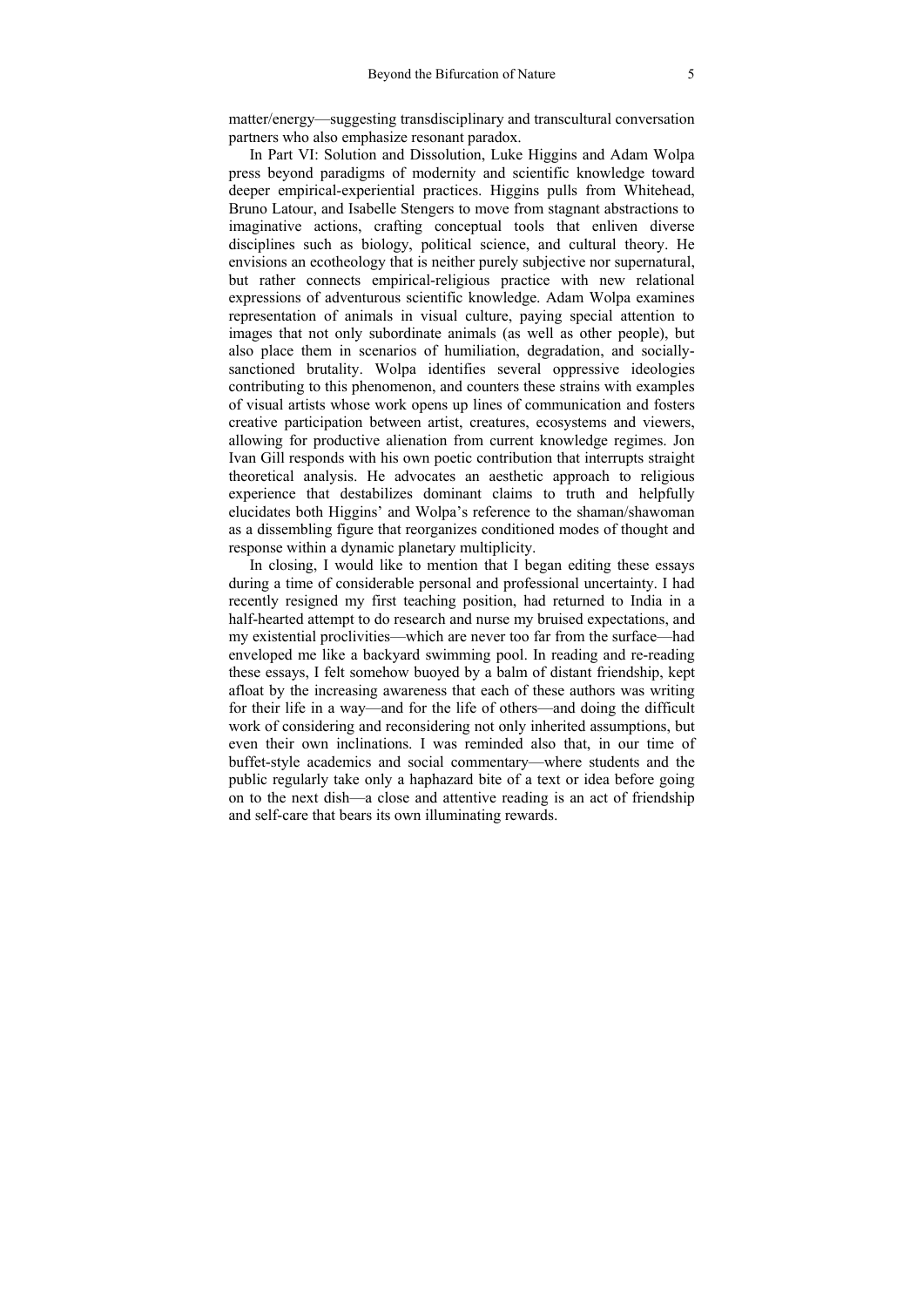#### 6 Introduction

When taken together, I believe this collection of essays uniquely emphasizes action *and* thought, indeterminacy *and* practical decisionmaking, difference *and* relationality, limits *and* boundlessness. It accepts a role for strategic anthropocentrism while also attempting to dismantle anthropocentrism altogether; it highlights the function of daily hierarchies, and simultaneously defends a wild proliferation of shifting hierarchies; it resists dualisms even as it integrates dualist concepts in dissonant collisions toward unforeseen relational futures.

We, like all creaturely entities, create our present moments between what has been, what is available, and the possibilities of what might be between the real and ideal, the now and not yet, the practical and implausible. By enfolding these essays together, readers need not land on one perspective, but can creatively integrate these manifold insights in their own navigation between the individual and the multitude, between habit and experimentation, between the inevitable cost of existence and the persuasive invitation toward abundant co-flourishing with the elemental and creaturely life of plants, animals, organisms, systems, and neighbors which are strange refractions and homecomings of our very Self.

> *Claremont, California April 2014*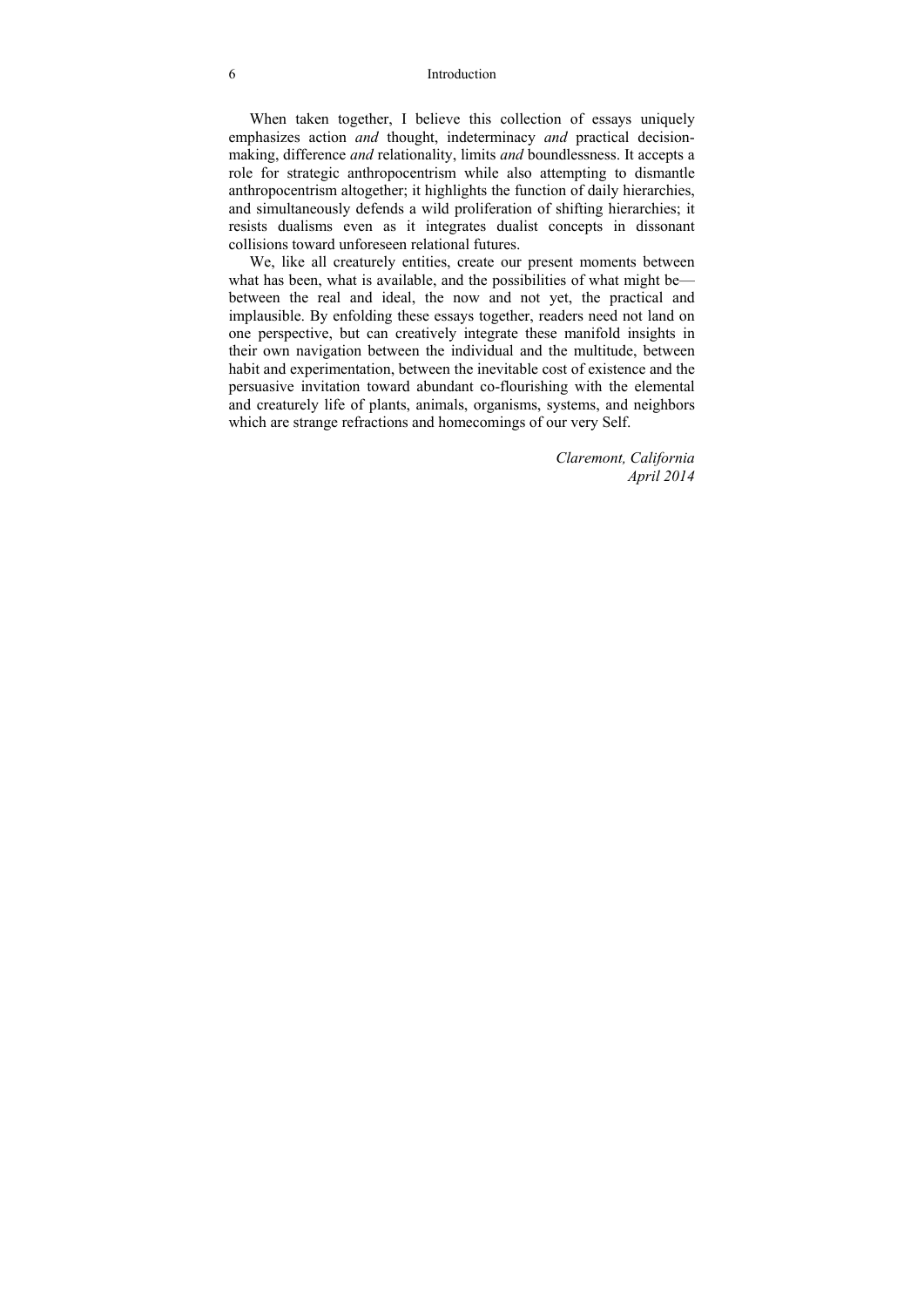# **BIFURCATION I**

# **METAPHYSICS AND MORALITY**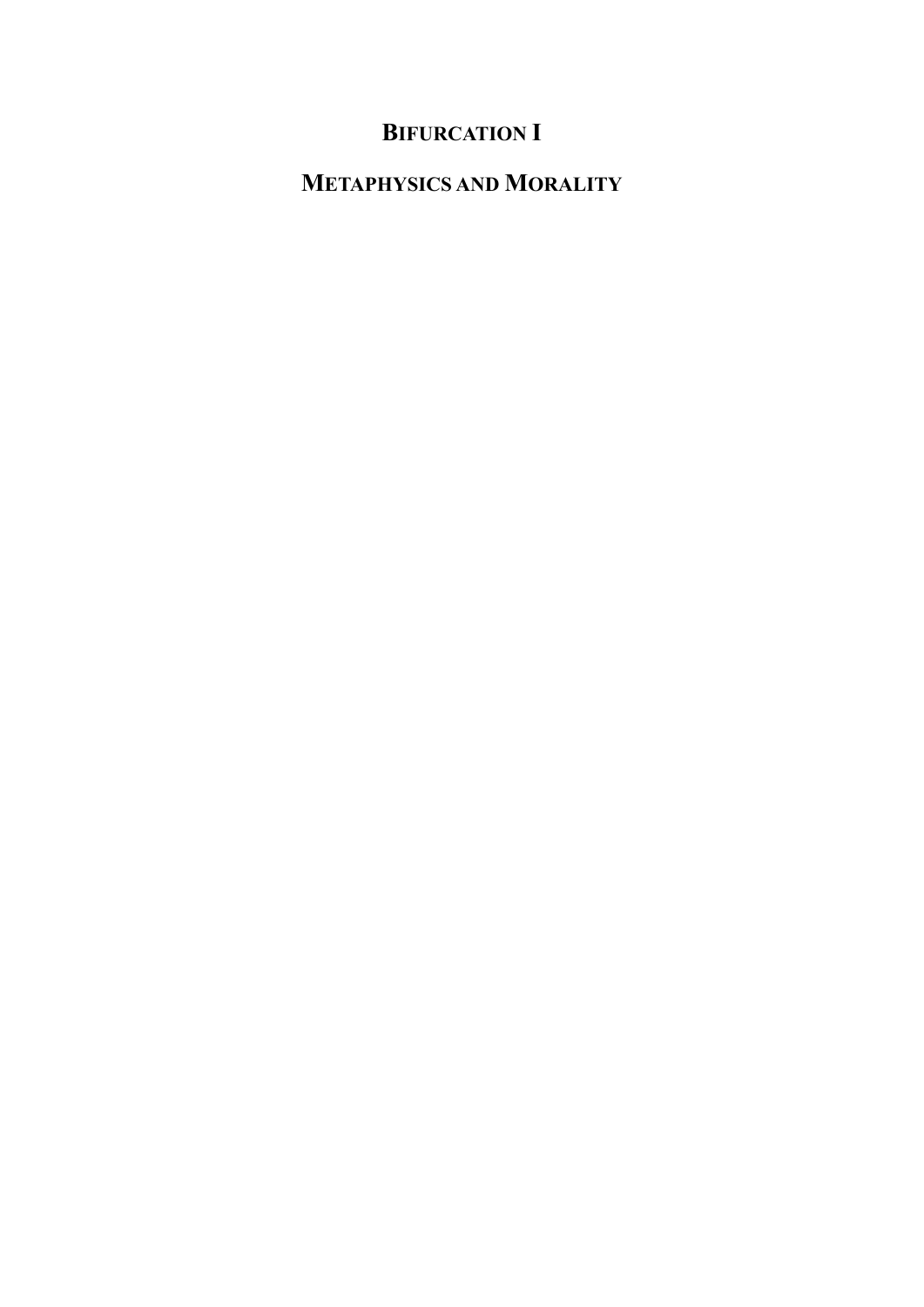### CHAPTER ONE

### "FROM NONHUMAN ANIMALS TO THE ENVIRONMENT"

### DANIEL A. DOMBROWSKI

Historians of philosophy have sometimes noted how crucial it is to one's interpretive stance in the present to be as clear as possible regarding the "from . . . to . . . " perspective that one is adopting in one's scholarly work. For example, the Descartes that one would study in a book with the title *From Aquinas to Descartes* would presumably be quite different from the Descartes one would study in a book titled *From Descartes to Kant*. In the first case one would probably be considering the medieval sources of Descartes' thought and in the second case one would probably be viewing Descartes as preparing the way for Kantian dualism (Collins 1972, 165- 177).

In the present paper I will be exploring the possible benefits for environmental ethics, in general, and for environmental ethics in the process tradition, in particular, of approaching questions in environmental ethics by way of nonhuman animals. We will see that there are significant differences between my "from nonhuman animals to the environment" approach and the more popular "from the environment to nonhuman animals" approach. It is often assumed that in order to deal adequately with the current environmental crisis one must first develop a reticulative, or network-oriented, vision of the whole and, as a consequence, develop a version of deep ecology wherein our primary ethical obligations are to ecosystems rather than to individual human beings or to individual nonhuman animals.

There are obvious benefits to the deep ecology or ecoholist positions as characterized above in terms of primary ethical obligations to ecosystems rather than to individuals. I am not so sure, however, that the ecoholism that is thought to be necessary solves as many problems as its defenders assume; and I also think that ecoholism, if unchecked, creates serious moral problems. Tom Regan has famously (or infamously) argued that the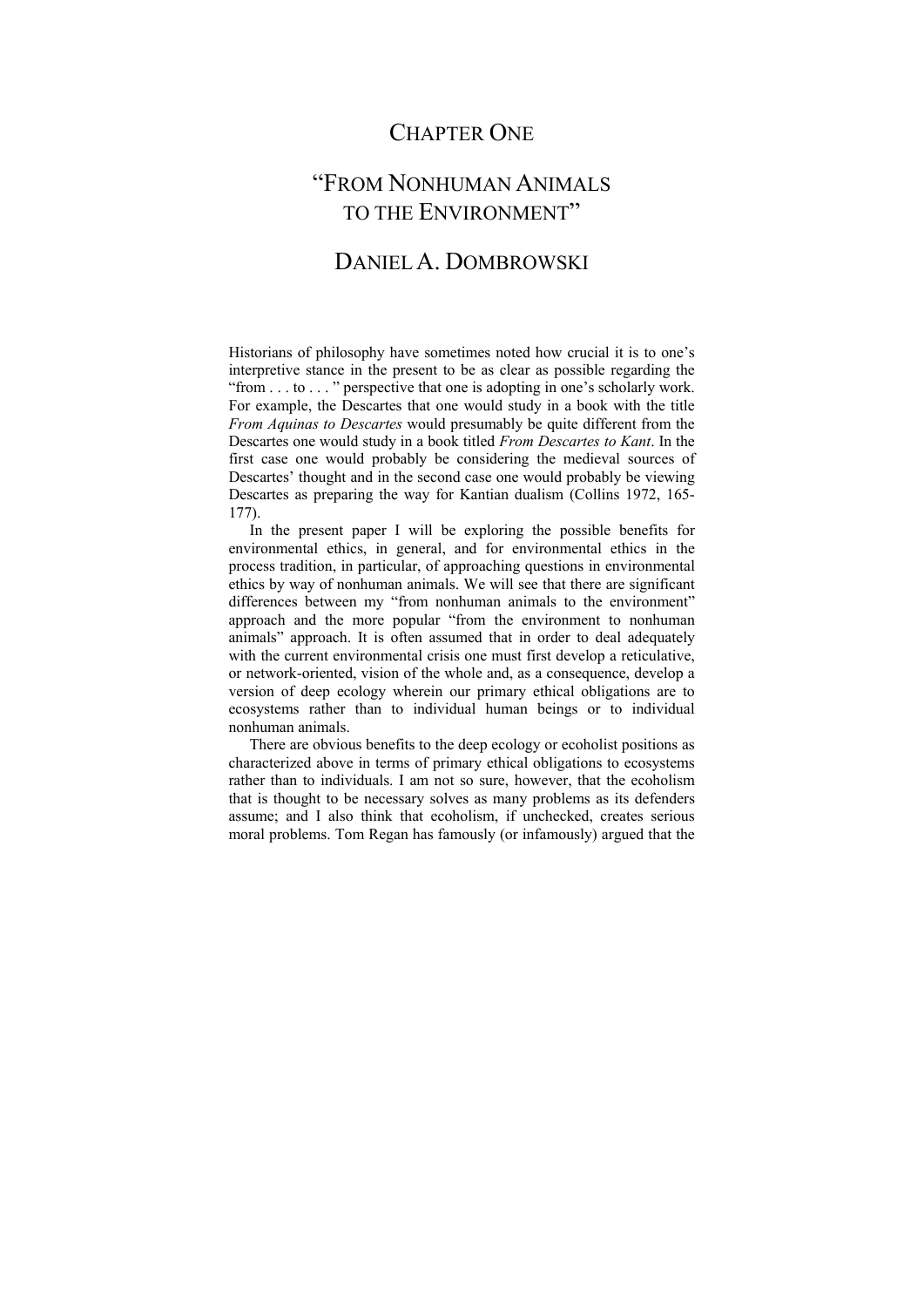idea that our primary ethical obligations are not directed to individual human beings or to individual nonhuman animals but to ecosystems amounts to a sort of environmental fascism wherein individuals are for the sake of the whole  $(1983, 245)$ .<sup>1</sup> Although Regan's language here might seem hyperbolic, the legitimate concern he has for sentient individuals (whether human or nonhuman) should not be ignored. By contrast, one persuasive way to read Aldo Leopold's ecoholist classic *A Sand County Almanac* is that it basically contains a hunter's ethic that attempts to justify with equanimity culling members of overpopulated herds (1987, viii,  $xviii$ ).<sup>2</sup> The odious Malthusian implications of this view for the overpopulated human species are not usually noted. For example, Leopold's famous characterization of the land ethic states "a thing is right when it tends to preserve the integrity, stability, and beauty of the biotic community. It is wrong when it tends otherwise" (1987, 224-225). This would seem to counterintuitively imply, even if Leopold did not realize this, that war, disease, and malnutrition in human beings are actually *good* things.

The "from the environment to nonhuman animals" approach starts with a legitimate concern for ecosystems and almost as an afterthought then considers the implications of this view for individual human beings and individual nonhuman animals. My alternative "from nonhuman animals to the environment" approach, (a) starts with the assumption that individual human beings are moral patients worthy of moral respect, then (b) moves to a consideration of those beings who are closest to us in moral patiency status (nonhuman animals with central nervous systems) so as to see if we have moral duties to them as well, then (c) considers a crucial distinction between domestic and wild nonhuman animals, with the latter pointing us toward (d) a consideration of ecosystems and the natural world in general. Further, I will explore these steps with a Whiteheadian framework in mind so as to further enrich the process tradition's already significant contributions in environmental ethics.<sup>3</sup> The ultimate hope is that the "from nonhuman animals to the environment" and the "from the environment to nonhuman animals" approaches can mutually benefit each other by keeping each other honest, as it were, in a friendly dialectical tension.

<sup>&</sup>lt;sup>1</sup> See also: Regan (1983), 361-362, 396.

<sup>&</sup>lt;sup>2</sup> See also: Leopold (1987), 34, 37, 40, 54-58, 62-66, 71-77, 110, 117, 120-122,

<sup>129-130, 132-134, 139, 144-146, 149-154, 166-177, 187.</sup> 

<sup>&</sup>lt;sup>3</sup> See also: Cobb and Birch (1981); and Henning (2005).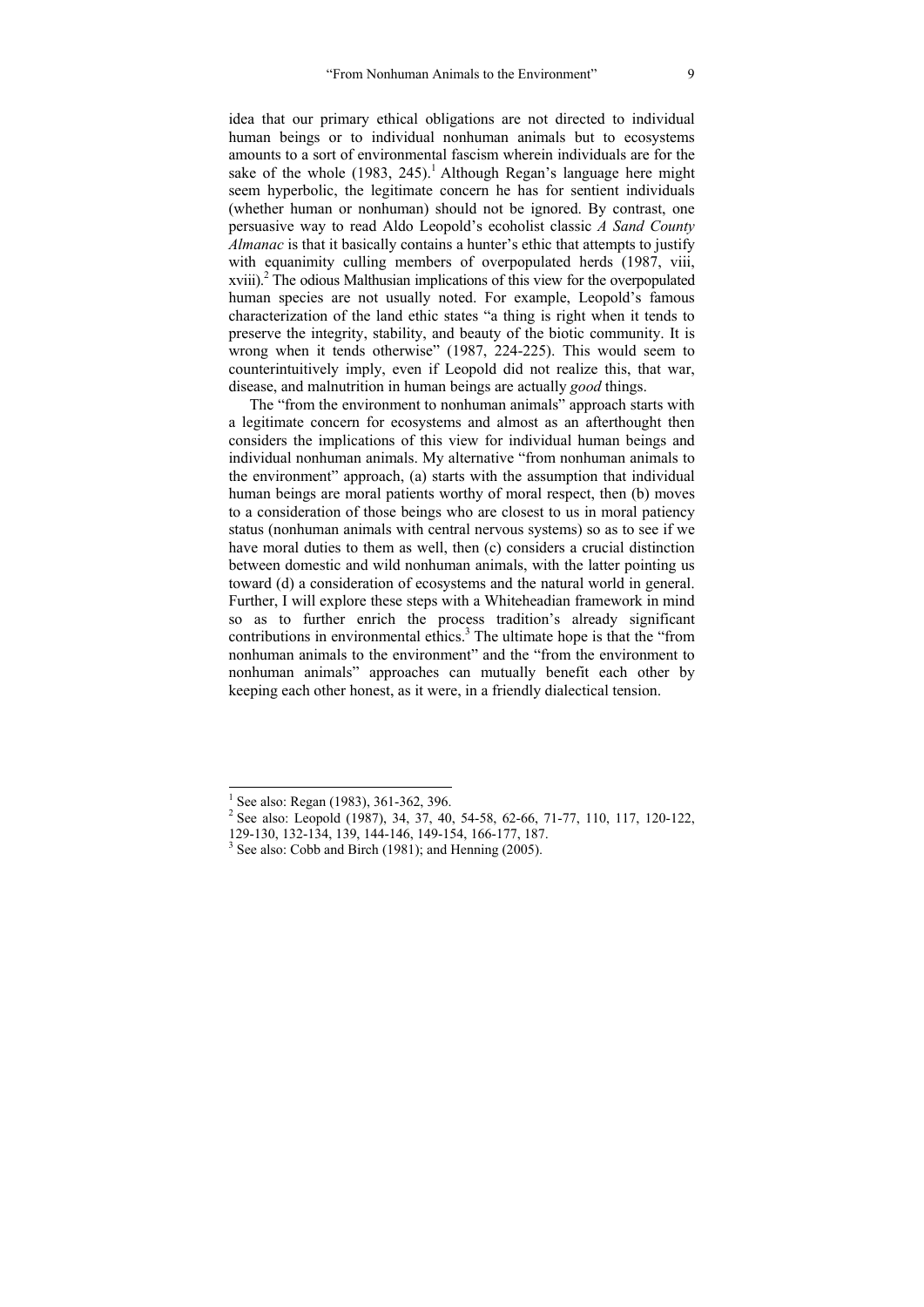### **Whitehead's Revolt against Dualism**

Throughout his career Whitehead was, for various reasons, an opponent of dualism. Not least among these reasons was the fear that dualism could easily lead to reductionist materialism once it was realized that mind (or life or self-motion) is, as a result of dualism, an irrelevant ghost in the machine. The materialist merely exorcizes the ghost (SMW Ch 5).

Whitehead's response was to advocate a fusion of mind (or life or selfmotion) and physical nature in the composition of the "really real things" (MT 150). This revolt against dualism has the following implication for nonhuman animals: in abstraction from its animal body, a "living nexus" (PR 104), the term Whitehead assigns to nonhuman animals, is not understandable at all (and vice versa). Indeed, each actual occasion is a bipolar fusion of the physical and the appetitive or mental.<sup>4</sup>

#### **Scale of Becoming**

This fusion (or better, *inter*fusion) between the physical and the mental is spread throughout nature in something like a scale of becoming, which is the process version of the traditional scale of being, for example Aristotle's "great chain of being." At one point, Whitehead distinguishes among six types of occurrences in nature. In descending order, these are human existence, the kind of life found in vertebrate animals generally, vegetable life, living cells, large-scale inorganic aggregates, and finally the happenings on an infinitesimally small scale as disclosed by physicists (MT 156-157).<sup>5</sup> At another point, he distinguishes in an analogous way among four grades of reality, with the highest level exhibiting a reorganization of experience characteristic of reason (PR 177-178).

Whitehead makes it clear that these are not airtight boundaries, but are rather heuristic and explanatory devices. That is, different types of existence shade off into each other. By implication, there is no absolute difference between human beings and nonhuman animals; indeed human beings *are* animals. Likewise, the most primitive plants fade into the lives of a cluster of living cells. There is not even an absolute gap between living and nonliving societies. Ours is a "buzzing world, amid a democracy of fellow creatures" (PR 50).<sup>6</sup>

The problem for Nature, a term Whitehead capitalizes, is the production of complex societies that are unspecialized; in this way "intensity is mated

<sup>4</sup> See also: PR 108; and AI 210-213, 253, 259.

<sup>5</sup> See also: PR 98.

 $<sup>6</sup>$  See also: PR 102 and MT 157.</sup>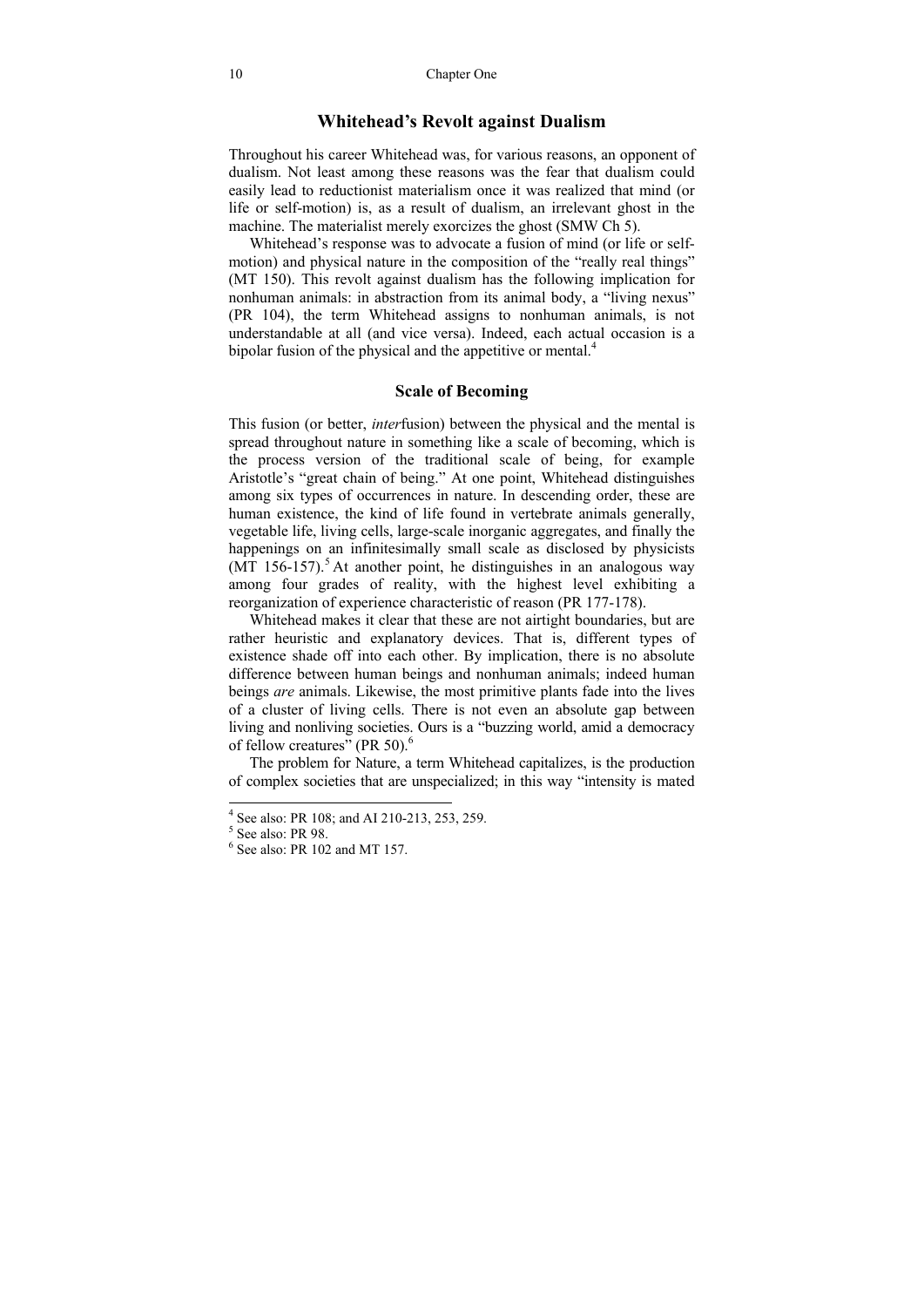with survival" (PR 101). This problem is solved by the enhancement of the mental pole. It should be noted that Whitehead does not restrict such enhancement to human beings (as does Kant); rather, he extends it to "higher organisms." These are organisms that "think," at the very least in the sense that they do not thoughtlessly adjust to causal factors affecting them (PR 101-103). I will return to nonhuman animal mentality momentarily.

Nonhuman animal bodies are living societies that contain both living cells as well as supposedly inorganic subservient apparatuses at the level studied by physicists. In a famous turn of phrase, Whitehead describes life as "the clutch at vivid immediacy" (PR 103-105). We will see that this immediacy is noteworthy from an ethical point of view if what is vividly experienced is pain, especially if it is unnecessary pain.

Nonhuman animals clearly exhibit modes of behavior that are directed not only toward the avoidance of pain, but also toward "self-preservation" (PR 176), according to Whitehead. In fact, nonhuman animals give every indication of having some sort of feeling of causal relationship with the natural world. Even a jellyfish advances and withdraws in response to causal influence; and plants reach down to find water and nutrients with their roots (PR 176). Although feeling of some minimal sort is spread throughout nature, in that there are "throbs of pulsation" (PR 176-178) in molecules, plant cells, and the lives of nonhuman animals, it is only with nonhuman animals that we find sense perception per se. It is probably true that nonhuman animal perception does not rise to the level of presentational immediacy found in human beings. In human beings there can be immediate absorption in the projected present, as opposed to being (largely but not exclusively) a vehicle for receiving the past. But whereas the laws of nature are constituted by large average effects that are impersonal, those beings capable of both sense perception and "expression" (MT 21, 86) exhibit a significant degree of personal individuality.

#### **Continuity with Nonhuman Animals**

We have seen in the previous section both that Whitehead defends a hierarchy of becoming in nature *and* asserts that there are no wide gaps. Instead he posits continuity and shades of difference between each hierarchical stage. There is no sharp division between mentality and nature. Likewise, there is no sharp division among the levels of mentality found in nature; we live *within* nature  $(AI 186)$ .<sup>7</sup> Like us, nonhuman animals have minds that are temporally ordered in a continuous way. Further, their minds are incorporated in bodies that are constituted by a vast number of

 $\frac{1}{7}$  See also: MT 156.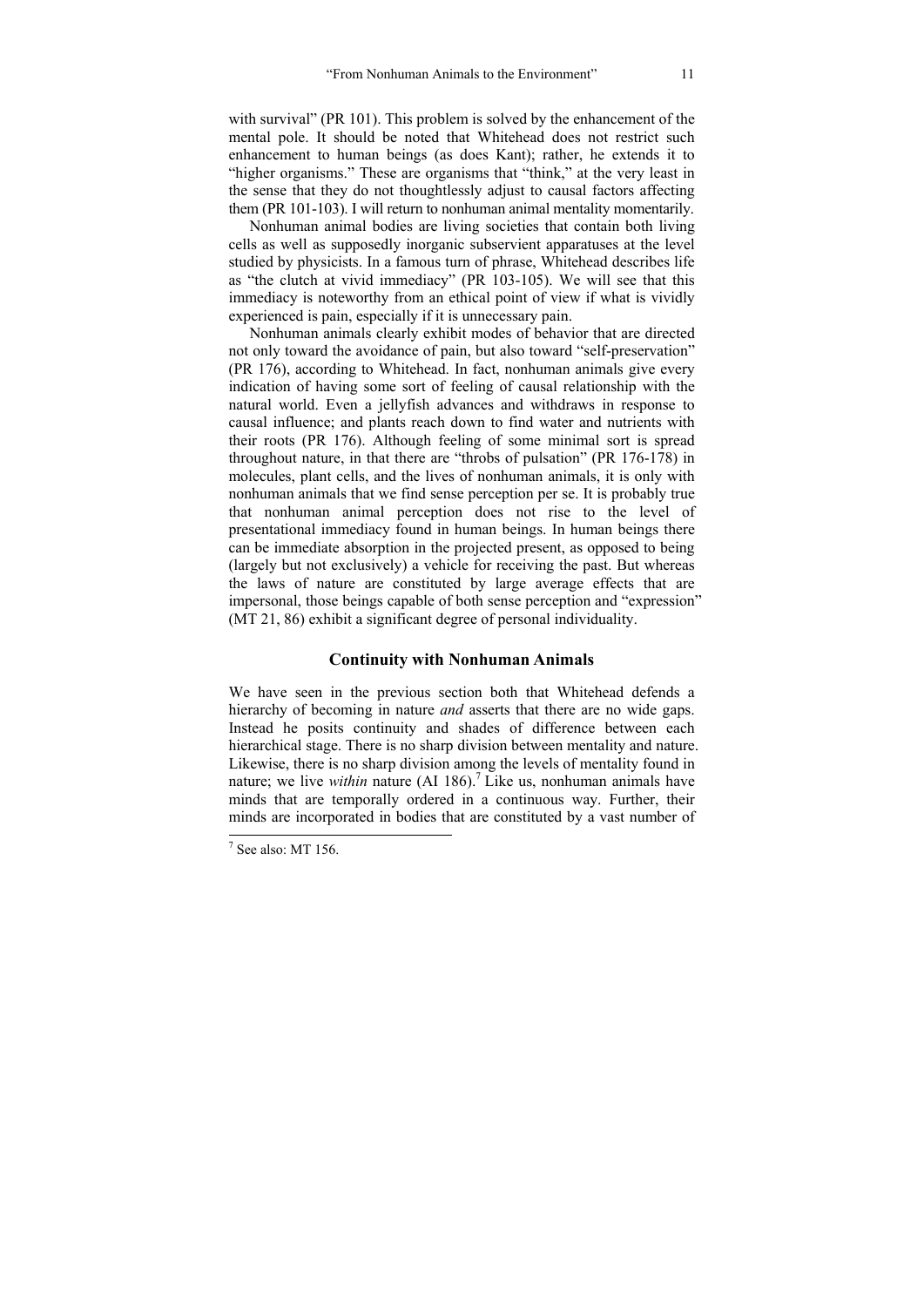occasions of experience that are spatially and temporally coordinated. Such coordination is a major factor in the activities of the parts (PR 106). In addition, vertebrate animals with central nervous systems, at the very least, have their social systems dominated by mentality to such a significant extent that it is fair to say that their lives are *personally ordered*. Although a dog does not rise to the height of human mentality (and hence, in a sense, is not a person in the commonsensical version of personhood), a dog nonetheless has a mental life that is temporally coordinated, with continuity among its occasions of experience (and hence, in a different and technical sense, *is* a person). To take a simple example, if a dog is kicked by a particular human being on Tuesday, then when the same human being approaches the dog on Wednesday the dog either cowers or growls because she *remembers* what happened the previous day and *has good reason* to be afraid. Lower animals and vegetation, by way of partial contrast, lack the dominance provided by a (quasi-monarchical) personal society of occasions. As Whitehead puts the point, "a tree is a democracy"  $(AI 205-206).$ <sup>8</sup>

In technical language, personal order characterizes a society when "the genetic relatedness of its members orders these members 'serially'" or when a society "sustains a character" (PR 34-35). Immediately we think of human persons, and rightfully so. In some sense we think of human persons as the same realities from birth to death, but the issue of personal identity is complex in process philosophy, as is well known, due to the belief that the primary, concrete realities are momentary experiences. There is something more abstract involved in attributing identity to these experiences when they are strung together over long stretches of time. My vivid experience of a particular shade of red at this time is more concrete than "Dan's existence" spread across sixty years. As a result, the abstract identity of a human being or of a nonhuman animal should not be overemphasized. This is because if, as Whitehead thinks, "life is a bid for freedom" (PR 104), then human identity cannot be seen as a strictly enduring substance. Both we and nonhuman animals change from moment to moment. That is, human beings and nonhuman animals are living organisms that exhibit self-motion in their reactions to any tradition (PR 90, 104).

One way of putting the issue is to speak of personal identity in terms of temporal asymmetry: we are internally related to our pasts, which are already settled (I cannot change the fact that I was born in Philadelphia), but externally related to our futures, which are partially open to our plastic control (Who knows what city I will be in when I die?). According to

<sup>&</sup>lt;sup>8</sup> See also: AI 215, 291.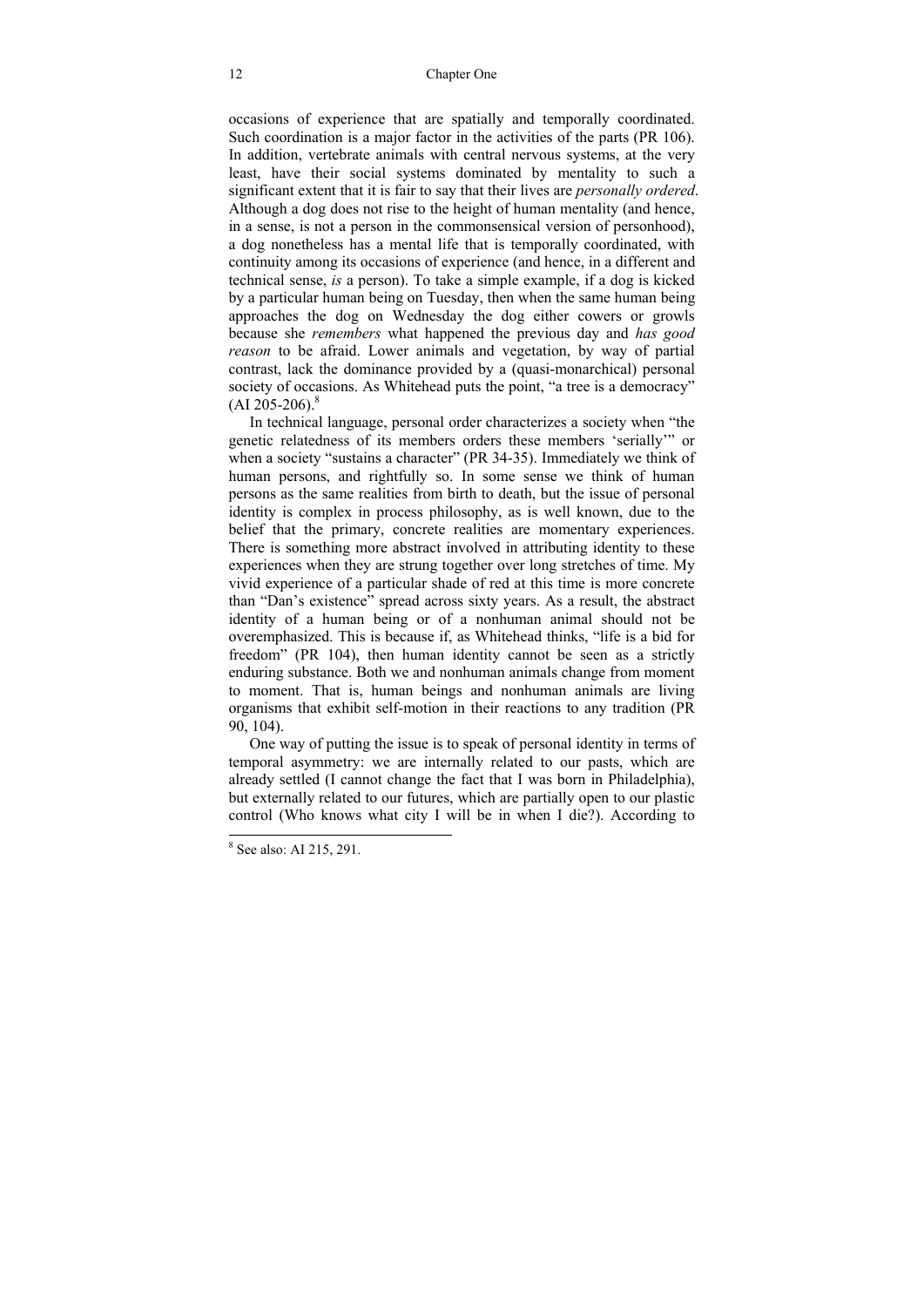Whitehead, "Life is a passage from physical order to pure mental originality" (PR 107). Whitehead's use of "pure" here is misleading, however, in so far as purity may suggest complete central control or strictly mental activity without the body. Rather, Whitehead seems to think that we are somewhat more decentralized than this in that our hearts beat and our hormones secrete largely in ways outside of our control (PR 106- 108).

The key point here is that primitive feeling is to be found at lower levels of reality. As Whitehead states, "The Rubicon has been crossed" (MT 27) when sense perception is acquired; here "we" refers to *both* human beings and other sentient animals. Sentient nonhuman animals (albeit to a lesser degree than most human beings) use sense perception to learn from their mistakes; they "profit by error without being slaughtered by it" (PR 168). And in our own upward evolution we proceed not only by way of error-elimination, but also by a positive, confident "animal faith"  $(PR 142)$ , per Santayana, that the world is intelligible.<sup>9</sup> Donald Griffin has us notice here that the aforementioned Whiteheadian "Rubicon" is not crossed when human rationality comes on the scene, but when sense perception is acquired by nonhuman animals (1976, 37).

It is because human beings have animal bodies capable of sense perception that we can use these bodies as "the great central ground underlying" (PR 170) more intellectual pursuits. This central ground makes possible the inflow into ourselves of feelings from nature, an inflow that sometimes overwhelms us such that it is only gradually, after much thought and experimentation, that we can understand it. In Whiteheadian terms, the supposedly more exalted perception in the mode of presentational immediacy is dependent on perception in the mode of causal efficacy. Hume and other modern epistemologists erroneously invert this relationship (and thereby obliterate causal efficacy); hence they misunderstand the nature of the continuity between nonhuman animals and human ones. We, as with nonhuman animals, feel *with* our bodies in terms of a "vector transmission of emotional feeling" (PR 315), with such feeling being not only transmitted but also modified along the way.10

Even in *Modes of Thought*, where a human being's partial transcendence of animality is a major theme, Whitehead notes that the rise of human genius and of human civilization has a long history that stretches back to nonhuman animals. That is, the highest reaches of the human psyche cannot be dissociated from our animal physiology. Indeed, sense perception already involves abstraction in the sense that it encourages (in

<sup>&</sup>lt;sup>9</sup> See also: PR 113; AI 4, 20, 177-178, 214, 247.

<sup>10</sup> See also: PR 178, 181, 312.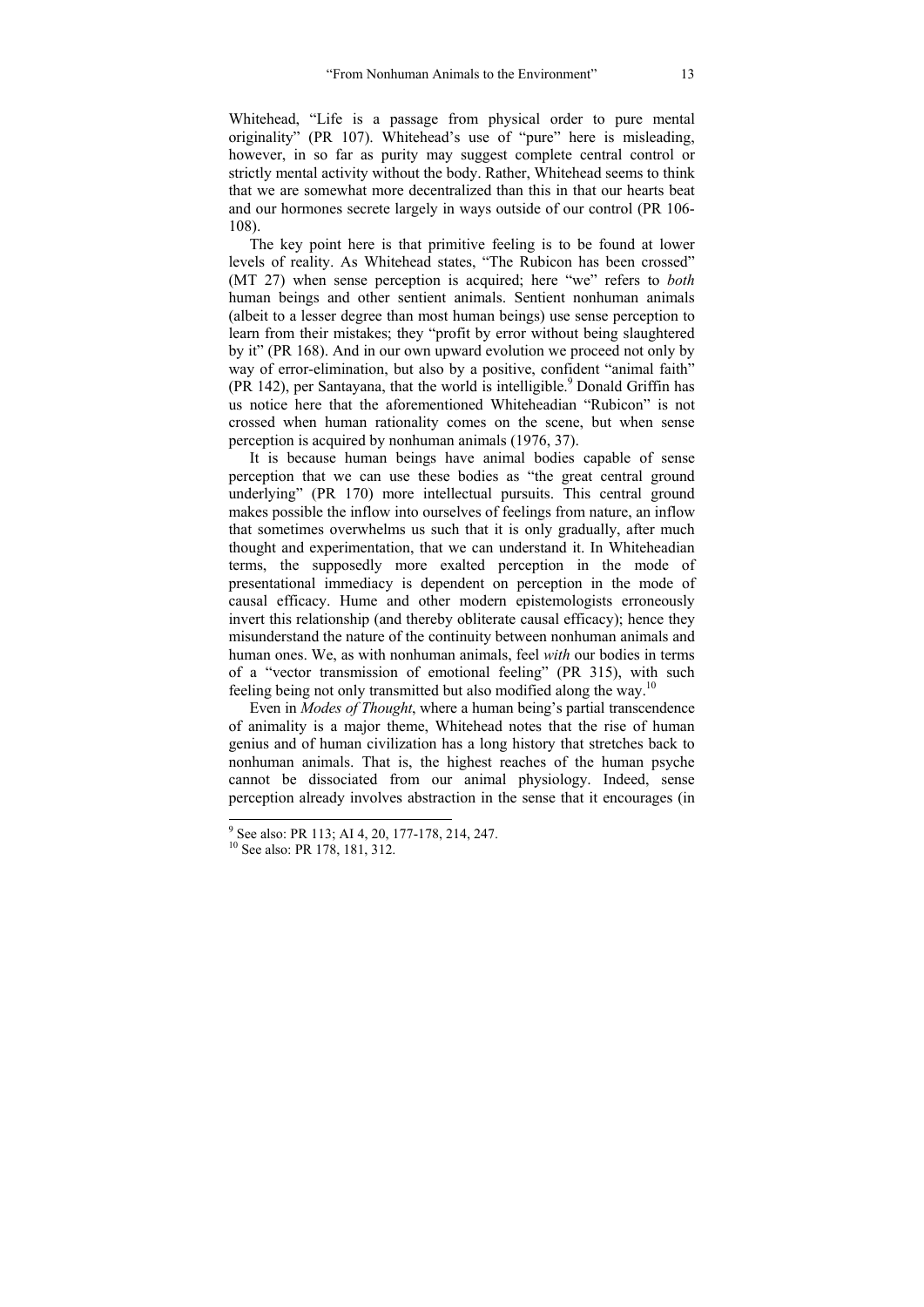fact, requires) selective emphasis. Thus, when a human being tries to be as clear as possible regarding sense perception, he or she "sinks to an animal level" (MT 113). Nonhuman animals, too, in a certain sense specialize their perceptions, as when a pig picks up a scent for food when hungry and then will not let it go. Our "triumph of specialization" (MT 121), although distinctive, is continuous with nonhuman animals' transmission and modification of massive and vague experiences in the mode of causal efficacy. $11$ 

To put the aforementioned point in a phenomenological way, the sharp distinction between mentality and nature is not what we experience. In a courtroom trial we are skittish about merely circumstantial evidence; we also want to know what the accused's *motive* was. Likewise, a lost dog that exerts great effort to get home is believed to have *aimed* to do so. Despite the fact, rightly noticed by George Lucas, that Whitehead does not explicate the thoughts of Darwin or other major evolutionary biologists with the same attention that he gives to major figures in the history of physics, nevertheless everything that he says about nonhuman animals presupposes a worldview thoroughly consistent with the theory of evolution (Lucas 1989, 58-59). Consider the capacity for sight: we are obviously not the only animals who can see, even though vision is considered by some scholars to be the most intellectual sense because of its abstract, impartial spectator quality (in contrast, say, to the concreteness of touch). In fact, some nonhuman animals such as eagles see better than we do. Hence, Whitehead sees evidence of "flashes of mentality" (MT 156-159, 167-68) in nonhuman animals.

### **Partial Transcendence of Animality**

Despite the considerable continuity between human beings and nonhuman animals detailed in the previous section, Whitehead nonetheless is committed to the contrast between the high-grade functioning of human beings and "mere animal savagery" (AI 48). The contrast is a subtle one, however, despite the startling language regarding savagery. For example, the high-grade functioning of human beings in Whitehead is quite different from the traditional anthropocentric, essentialist claim that human beings are rational. "This is palpably false: they are only intermittently rational" (PR 79); and only some of them are intermittently rational, as we will see. The higher nonhuman animals such as vertebrates with central nervous systems are persons, in the sense specified above, but they are not necessarily aware of themselves as such, as we *at times* are. Our intermittent

 $11$  See also: MT 65, 73.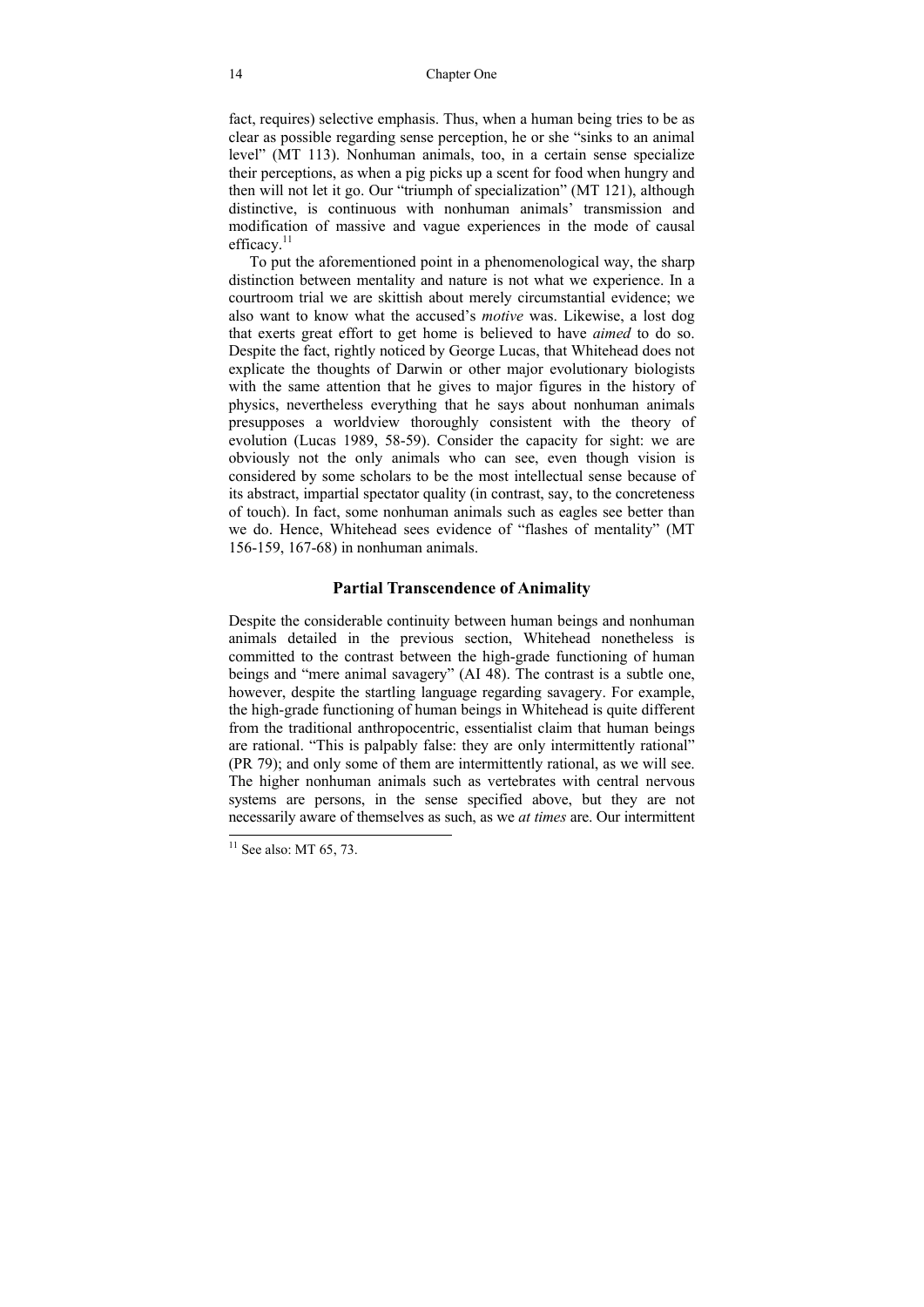self-consciousness allows us a partial transcendence of animality (PR 107, 109).

Much of our lives is spent aesthetically appreciating the world in ways continuous with those of the nonhuman animals. Thus, Whitehead thinks that Kant's "Transcendental Aesthetic" is a distorted fragment of what should have been his main topic. When Whitehead says that "intensity is the reward of narrowness" (PR 112-113), he seems to be referring to those relatively rare moments of self-consciousness when we reflect on our lives as conscious animals. We pay a price for this narrowness, however. That is, we pay a price for our partial transcendence of animality. This is because it is precisely narrowness in the selection of evidence that is the chief danger to philosophy, especially when such narrowness is confused with synoptic vision of all aspects of a problem (PR 319, 337). It seems that narrowness of focus (and the intensity of experience it brings) is both necessary to, and destructive of, systematic philosophy.

A human being's partial transcendence of animality is found in most of Whitehead's major philosophical works, but it is especially prominent in *Modes of Thought*. Here he makes it clear that he thinks that although songbirds such as the hermit thrush and the nightingale can produce real beauty, they are not civilized beings. Note in the quotation below, however, evidence of both the partial transcendence of animality *as well as* the seeds of a Whiteheadian ethic of nonhuman animal rights:

The hermit thrush and the nightingale can produce sound of the utmost beauty. But they are not civilized beings. They lack ideas of adequate generality respecting their own actions and the world around them. Without doubt the higher animals entertain notions, hopes, and fears. And yet they lack civilization by reason of the deficient generality of their mental functionings. Their love, their devotion, their beauty of performance, *rightly claim our love and tenderness in return* . . . Civilized beings are those who survey the world with some large generality of understanding. (MT 3-4; emphasis added)

Along with many other twentieth century philosophers, Whitehead sees language as the key to our advanced mental functioning, but even the most articulate among us often find it difficult to speak with learned precision about what we feel *as animals* (MT 5).

In Whitehead's terms, nonhuman animals as well as human ones have intense "interest" in various particular things as well as some inchoate sense of the "importance" (MT 11-12) of the whole environment. Further, Whitehead thinks that it is importance that generates interest and that such generation gives rise to discrimination among interests and hence gives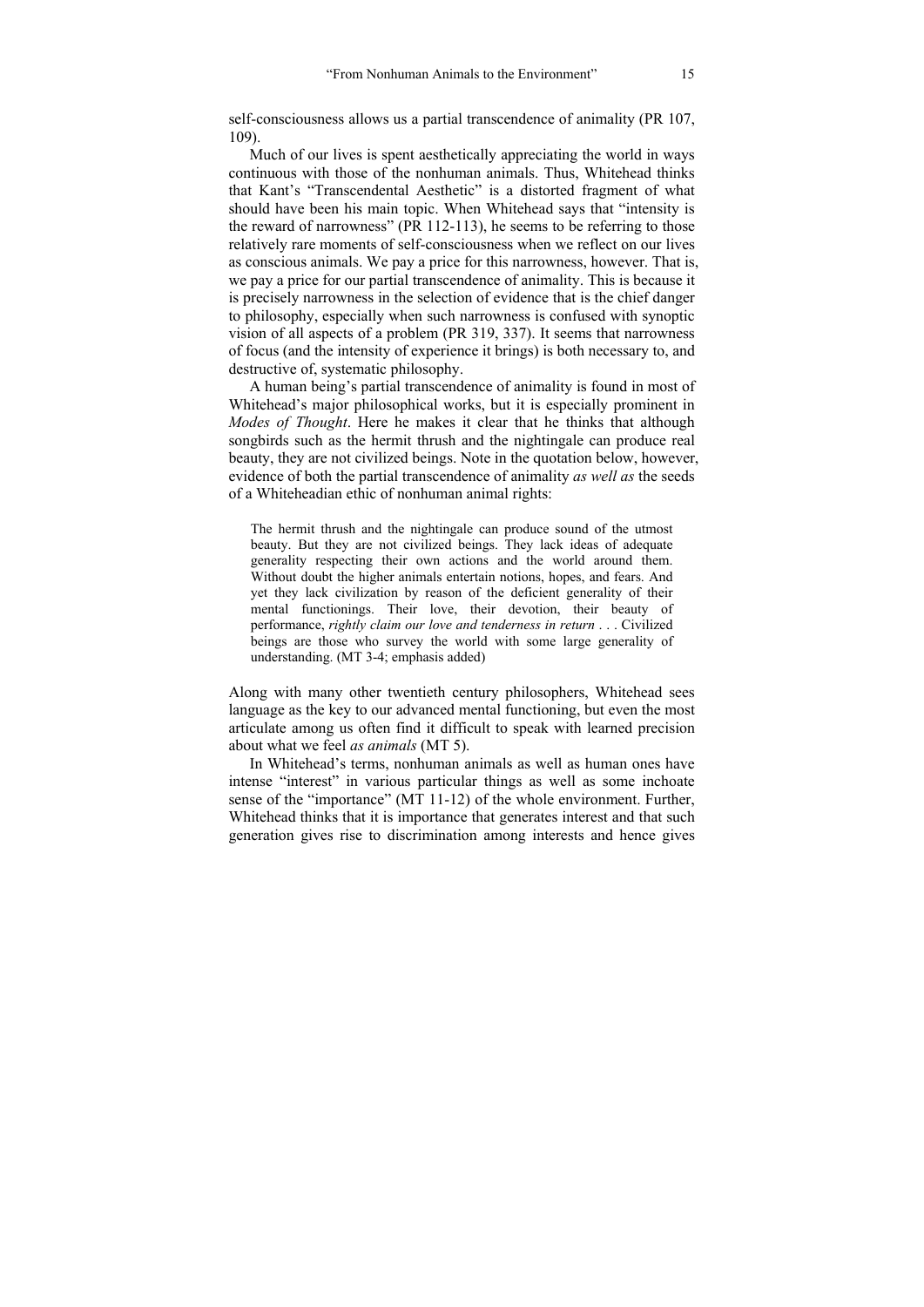rise to language and advanced consciousness. Once again, there is continuity with nonhuman animals here. They can clearly engage in both signaling and emotional expression, but Whitehead thinks that nonhuman animals are limited in the degree to which they can engage in abstraction from the immediate situation. The biblical metaphor used by Whitehead to make the point is that on the sixth day God gave human beings speech and they thereby became souls  $(MT 20-41)^{12}$ 

At one end of the continuum of nature there are human beings with a profound experience of disclosure of nature's secrets; at the other end there is supposedly inorganic nature (MT 62). Toward the upper end of this continuum there are nonhuman animal satisfactions as well as a certain degree of clarity found in human understanding. Or again, nonhuman animals enjoy the structure of the world, but human beings can study it. We can see form within fact. By way of contrast, Whitehead cites an example from personal experience of seeing a mother squirrel remove her young from a dangerous place one by one until all three were safe, but she returned a fourth time to the old place because she could not count (MT 76-78).

We can try to understand nature in terms of concepts like "space," time," and "deity." Nonhuman animals only anticipate this understanding when they sometimes pass beyond the enjoyment of immediate fact. The aforementioned mother squirrel, for example, presumably stored up acorns for the winter. In Whitehead's strongest statement in favor of partial human transcendence of nonhuman nature, however, he suggests that "when all analogies between animal life and human nature have been stressed, there remains a vast gap in respect to the influence of reflective experience" (MT 102-103). Or again, "take the subtle beauty of a flower in some isolated glade of a primeval forest. No animal has ever had the subtlety of experience to enjoy its full beauty. And yet this beauty is a grand fact in the universe" (MT 120). Even less capable of experiencing such beauty are the living cells in the flower.

Yet Whitehead nonetheless thinks it is an example of "holiness" that one notices the "sacredness" (MT 120) of natural beauty in both flowers and nonhuman animals. Partial transcendence of animality depends on the level of abstraction at which we (some of us, some of the time) can think. Granted, nonhuman animals live at a much more abstract level than cells, but we emphasize and are explicit about such abstraction (MT 123).

<sup>&</sup>lt;sup>12</sup> See also: MT 44, 52-53, 57.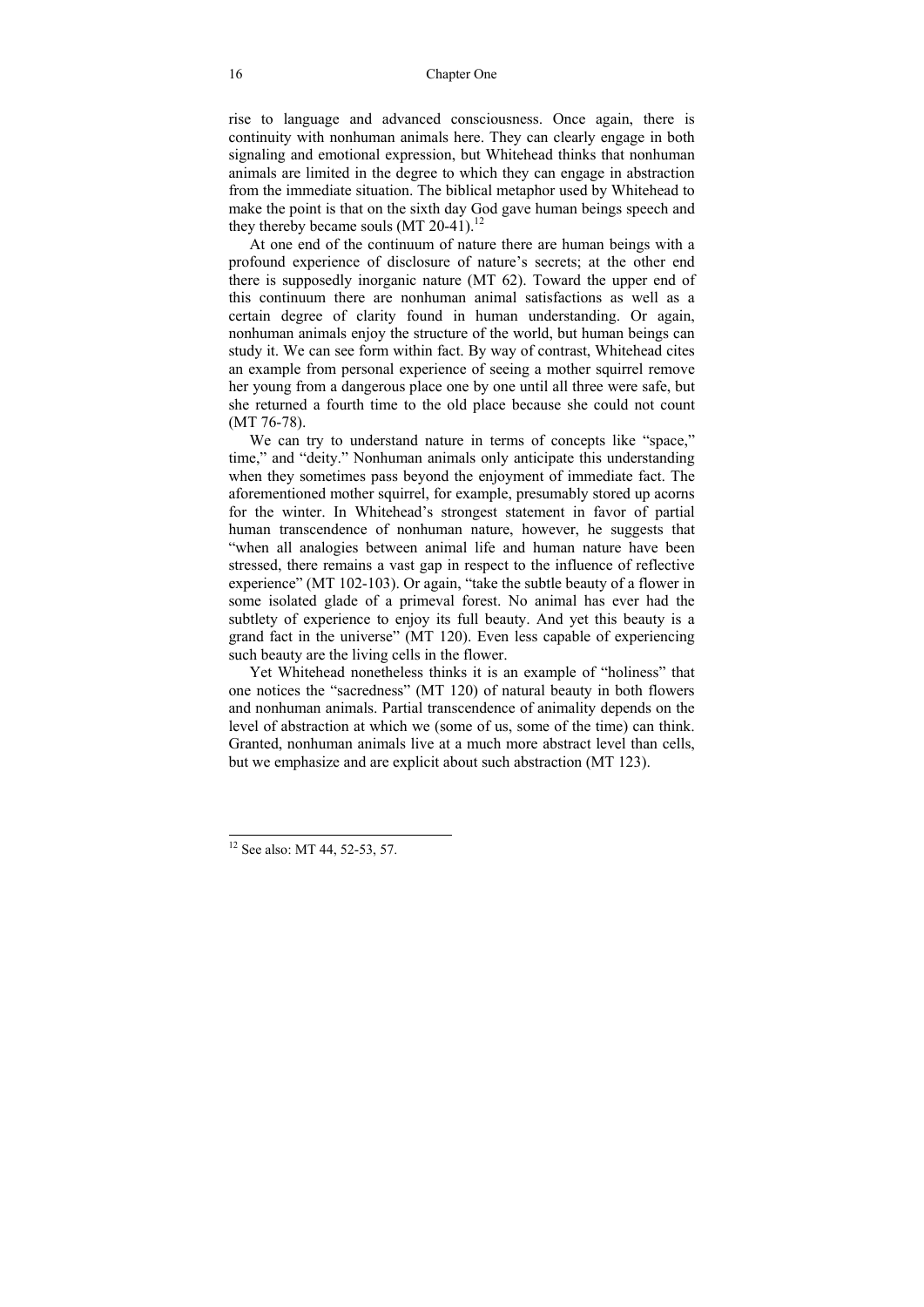#### **Two Arguments in Favor of Nonhuman Animal Rights**

In the last thirty years, there has been an explosion of interest in philosophy regarding our current environmental crisis, in general, and regarding the moral status of nonhuman animals, in particular. This interest often intersects with philosophical arguments in favor of nonhuman animal rights. The purpose of the present section is to present two such arguments and to eventually argue for their philosophical soundness on a Whiteheadian basis.

The first of these two arguments is called the argument from sentiency and it is the simpler of the two:

- A. Any being that can experience pain or suffer has, at the very least, the right not to be forced to experience pain or suffer (or be killed) unnecessarily or gratuitously.
- B. It is not necessary that we inflict pain or suffering (or death) on sentient nonhuman animals in order for us to have a healthy diet.
- C. Therefore, eating sentient nonhuman animals is an example of unnecessary infliction of pain or suffering (or death) and ought to be avoided.

The intuitive appeal of the argument from sentiency is enough to convince many philosophical vegetarians. Whiteheadians who are convinced by it might speak in terms of tragic loss of life and of the possibility to make further contributions to the beauty of the world. However, the realization that it is not necessarily rationality that is the criterion that must be met in order to deserve moral respect leads to further considerations that are treated in the second argument, which is often called the argument from marginal cases.

Defenders of the argument from marginal cases (hereafter AMC) agree with almost everyone else regarding the criterion that must be met in order to be a moral *agent*, meaning someone who can perform moral or immoral actions and who can be held morally responsible for his/her actions: rationality. At times it might be difficult to apply this criterion if the alleged moral agent is not obviously rational, but almost everyone agrees that rationality is the property that would be required in order to hold someone morally accountable for his/her actions.

The key question, however, is the following: what property needs to be possessed in order to be a moral *patient* or a moral beneficiary, meaning someone who can receive immoral treatment from others, or who can have his/her rights violated, or who can be treated cruelly? Here the issue is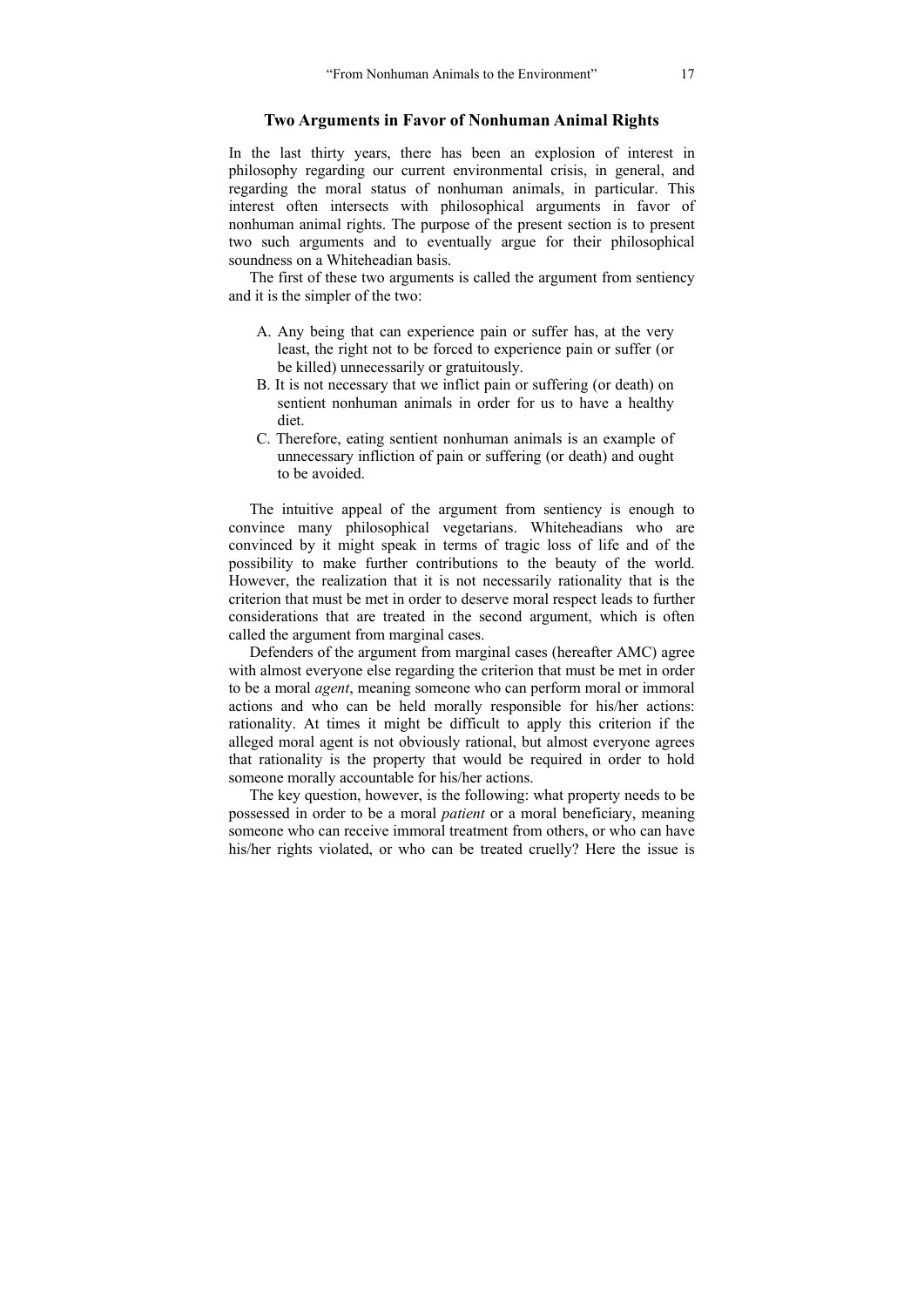quite complicated and contentious. One of the complicating factors is that to speak without qualification of "properties" of "subjects" is both to run the risk of remaining within the subject-predicate mode of thought and to continue the fiction of a substantial self, which Whitehead legitimately wants to criticize. The proper task is to temporalize moral patiency status so as to avoid both of these defects, as we will see, while nonetheless paying sufficient attention to the infliction of unnecessary suffering or death that understandably results in a Whiteheadian sense of tragic loss (Dombrowski 1997, 189-193).

The most parsimonious response to the question regarding moral patiency status leads to a type of symmetry that some find attractive: make *the criterion of rationality* do double-duty by serving as the criterion for moral patiency status as well as for moral agency. But this response leads to disastrous consequences in that on its basis many human beings—the marginal cases of humanity—would not be moral patients and hence would not deserve moral respect.

An understandable reaction to the difficulties involved in demanding a very high criterion for moral patiency status like rationality is to lower it significantly. For example, some religious believers—such as Albert Schweitzer and other "pro-life" proponents in Christianity wish to make life itself the criterion for moral patiency status. All life, we are told, deserves moral respect. But this response also leads to disastrous consequences in that on its basis we would not be morally permitted to mow, or even walk on, grass because living insects would be killed; cut out cancerous tumors because cancer cells are (unfortunately) quite alive and well; or even breathe if perchance we would suck in living organisms that would be killed. What would we be able to eat on a consistent pro-life basis? Schweitzer's own writings indicate what some of the absurd consequences would be. That is, AMC forces us to be a bit more specific than we have been thus far regarding moral patiency status.

Defenders of AMC work their way, both theoretically and practically, to a place in between these two extremes so as to find a defensible criterion for moral patiency status in *sentiency*. On this basis, all human beings deserve respect (even the most marginal of marginal cases still have a functioning central nervous system and hence are sentient), but nonhuman animals with central nervous systems, and hence sentiency, are also protected.

Before moving to the connection between AMC, on the one hand, and Whitehead on the other, an ordinary language statement of the AMC argument might be helpful: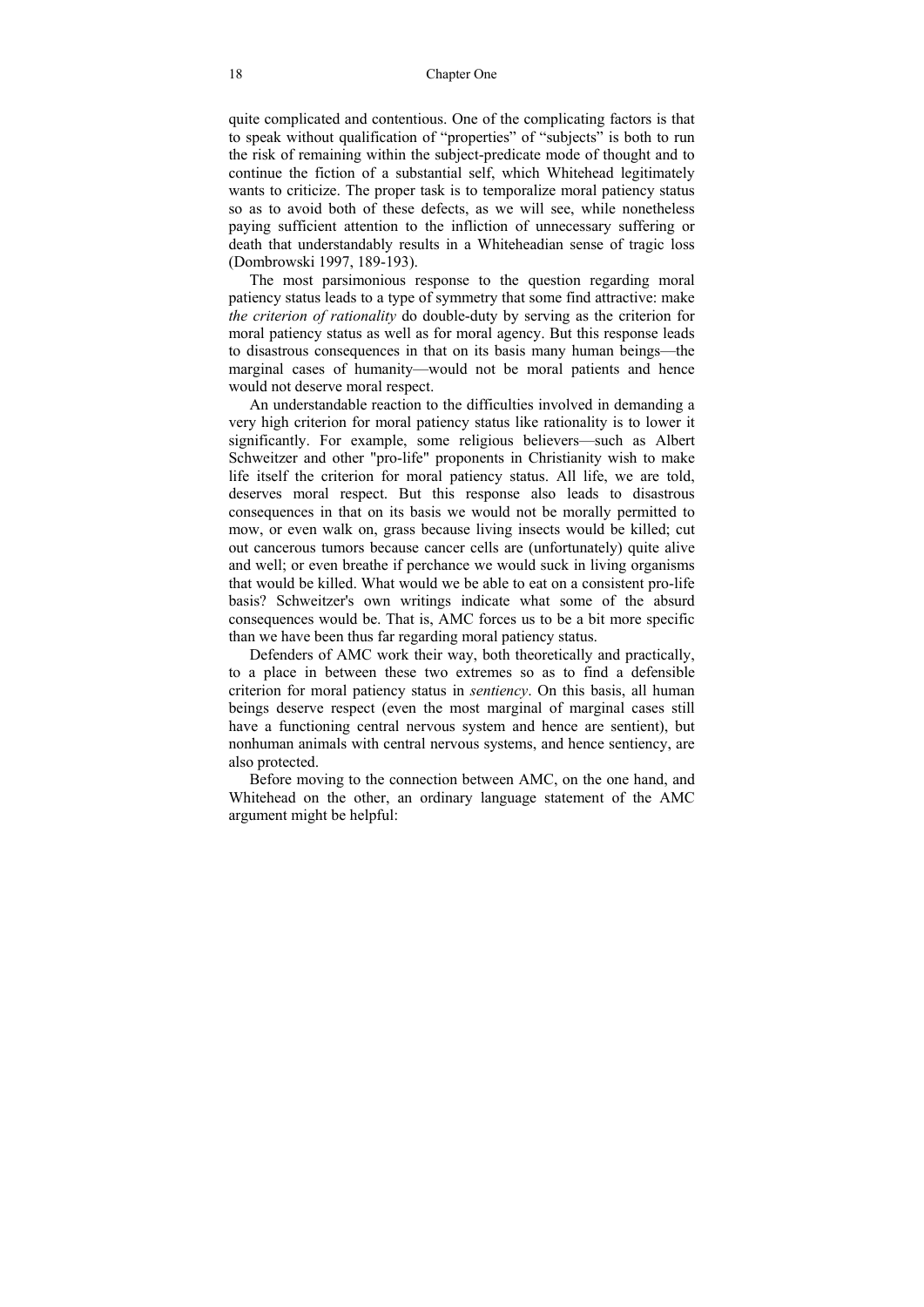- A. It is undeniable that members of many species other than our own have "interests," at least in the minimal sense that they feel and try to avoid pain, and feel and seek various sorts of pleasure and satisfaction.
- B. It is equally undeniable that human infants and some of the profoundly mentally impaired have interests in only the sense that members of these other species have them and not in the sense that normal adult humans have them. That is, human infants and some of the profoundly mentally impaired—the marginal cases of humanity—lack the normal adult qualities of purposiveness, self-consciousness, memory, imagination, and anticipation to the same extent that members of some other species of animals lack those qualities.
- C. Thus, in terms of the morally relevant characteristic of having interests, some humans must be equated with members of other species rather than with normal adult human beings.
- D. Yet predominant moral judgments about conduct toward these humans are dramatically different from judgments about conduct toward the comparable nonhuman animals. It is customary to raise the nonhuman animals for food, to subject them to lethal scientific experiments, to treat them as chattels, and so forth. It is not customary—indeed it is abhorrent to most people even to consider—the same practices for human infants and the mentally impaired.
- E. But lacking a finding of some morally relevant characteristic (other than having interests) that distinguishes these humans and nonhuman animals, we must conclude that the predominant moral judgments about them are inconsistent. To be consistent, and to that extent rational, we must either treat the humans the same way we now treat the nonhuman animals, or treat the nonhuman animals the same way we now treat the humans.
- F. And there does not seem to be a morally relevant characteristic that distinguishes all humans from all other animals. Sentience and rationality both fail in this regard. The assertion that the difference lies in the *potential* to develop interests analogous to those of normal adult humans should also be dismissed. After all, it is easily shown that some humans—whom we nonetheless refuse to treat as nonhuman animals—lack the relevant potential. In short, the standard candidates for a morally relevant differentiating characteristic can be rejected.